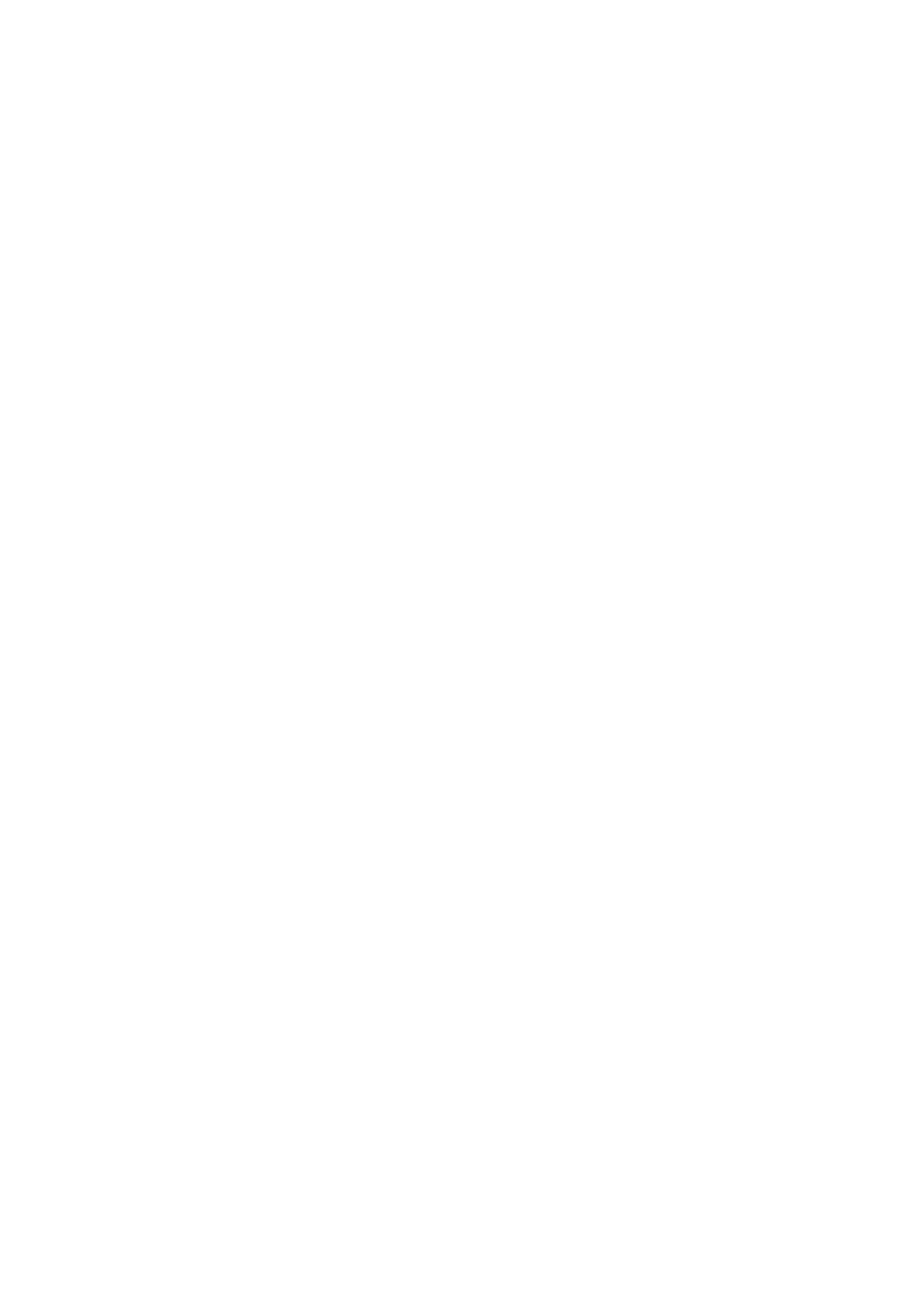Local government reform in the Northern Territory: reforming the governance of service delivery and the view from the Barkly

Ruth Elvin





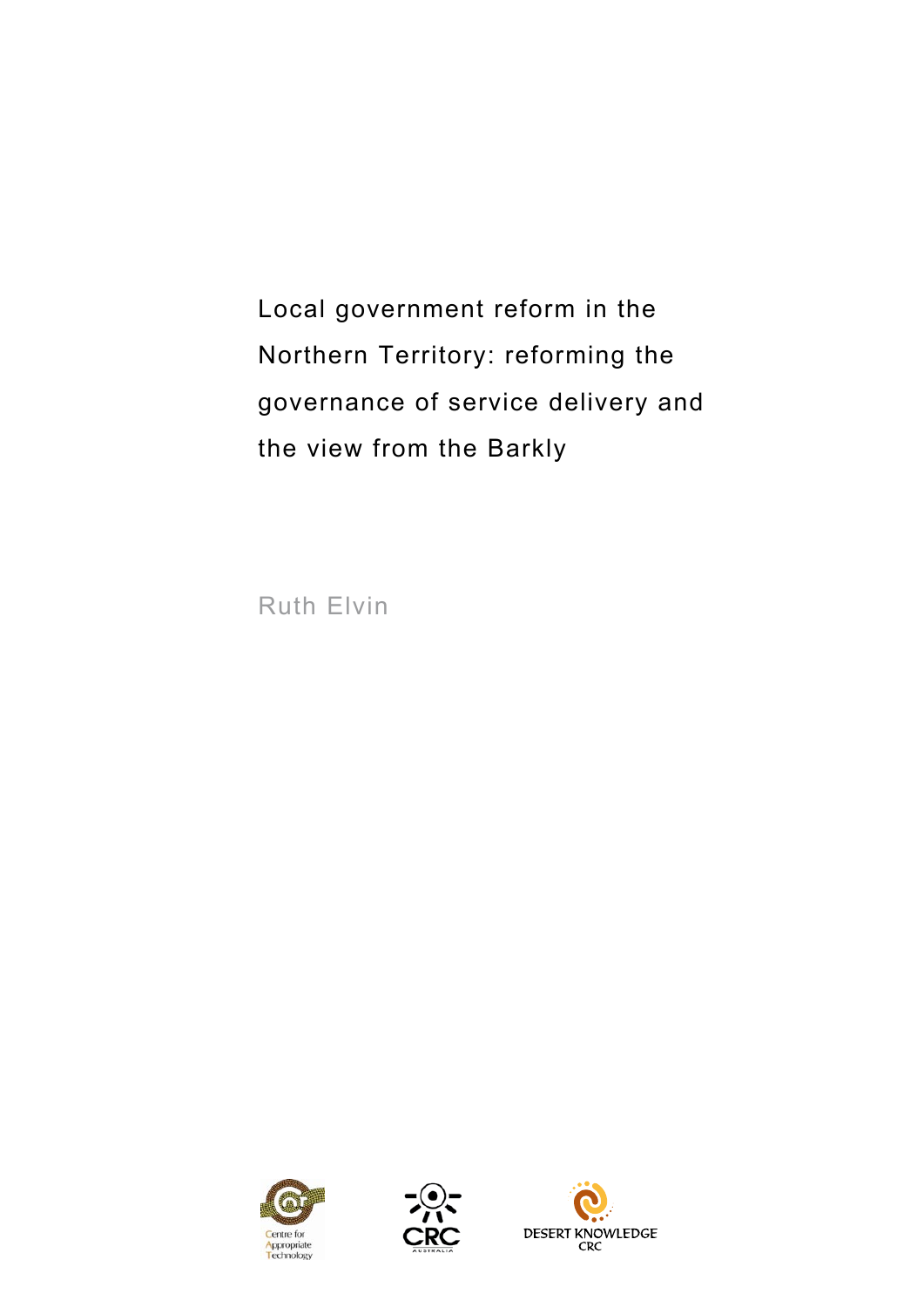#### Contributing author information

Ruth Elvin is Group Manager, Technical Resource Group, Centre for Appropriate Technology in Alice Springs and a member of the Core Project 5: 'Desert Services that Work' Research Team in the Northern Territory..

Desert Knowledge CRC Working Paper #41

Information contained in this publication may be copied or reproduced for study, research, information or educational purposes, subject to inclusion of an acknowledgement of the source.

ISBN: 1 74158 129 X (Web copy) ISSN: 1833-7309 (Web copy)

#### Citation

Elvin, R. 2009. *Local government reform in the Northern Territory: reforming the governance of service delivery and the view from the Barkly*. DKCRC Working Paper 41. Desert Knowledge CRC, Alice Springs.

The Desert Knowledge Cooperative Research Centre is an unincorporated joint venture with 28 partners whose mission is to develop and disseminate an understanding of sustainable living in remote desert environments, deliver enduring regional economies and livelihoods based on Desert Knowledge, and create the networks to market this knowledge in other desert lands.

#### Acknowledgements

The Desert Knowledge CRC receives funding through the Australian Government Cooperative Research Centres Program. The views expressed herein do not necessarily represent the views of Desert Knowledge CRC or its Participants.

#### For additional information please contact

Desert Knowledge CRC Publications Officer PO Box 3971 Alice Springs NT 0871 Australia Telephone +61 8 8959 6000 Fax +61 8 8959 6048 www.desertknowledgecrc.com.au

© Desert Knowledge CRC 2009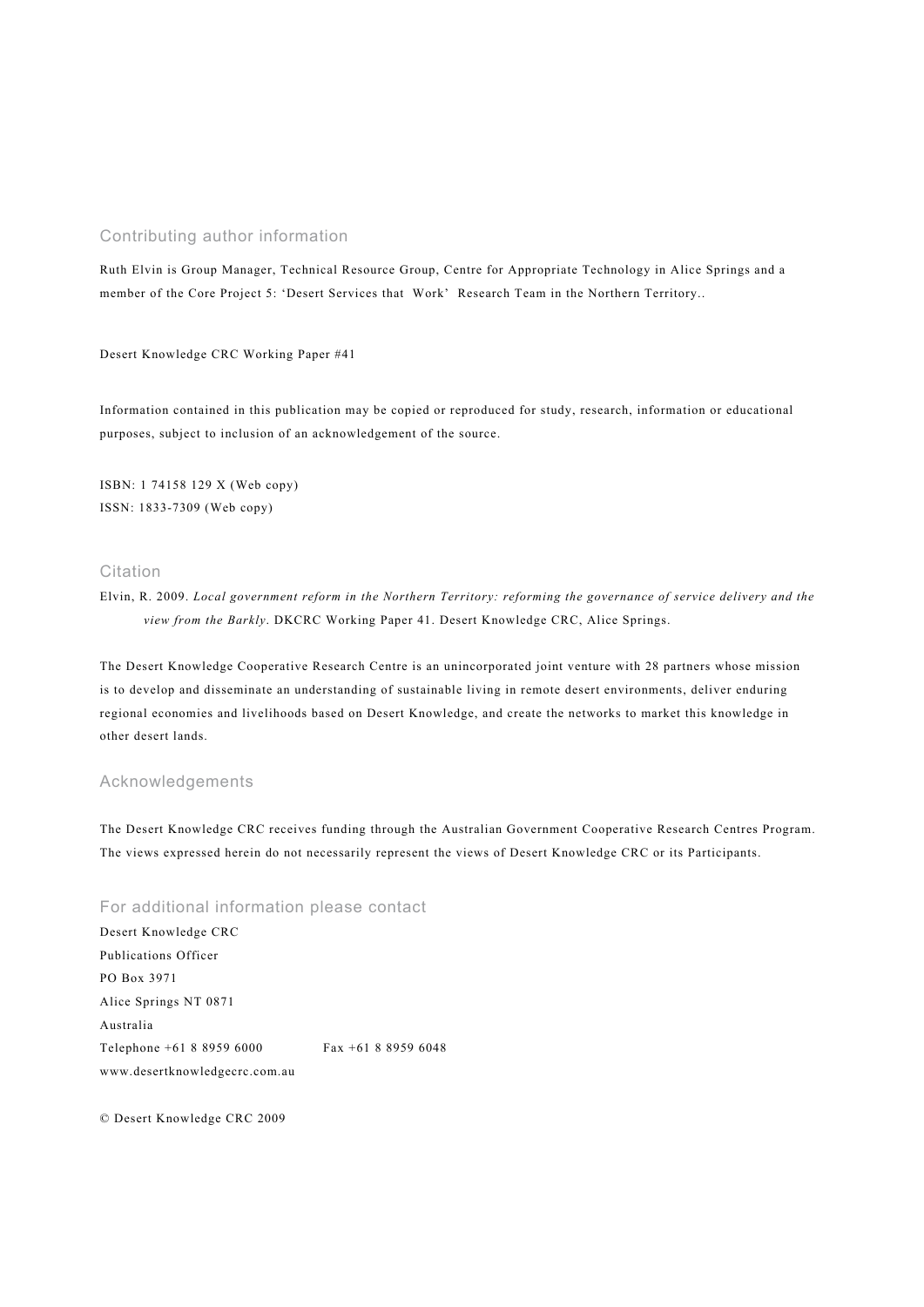## <span id="page-4-0"></span>Abstract

The restructure of local government in the Northern Territory was carried out in less than two years, from announcement in October 2006 to implementation on 1 July 2008, with elections for the shire councils on 25 October 2008. The primary feature of the restructure was the amalgamation of nearly 60 Aboriginal community councils of small communities into eight shire councils. The restructure occurred at the same time as a study of service delivery to Aboriginal communities was being undertaken and, further, was overlaid from July 2007 by the Northern Territory Emergency Response (the 'Intervention'). This paper explores the transition process as it occurred in the Barkly region of the NT, and the governance issues that emerged that may have a long-term impact on service delivery to the communities of the Barkly.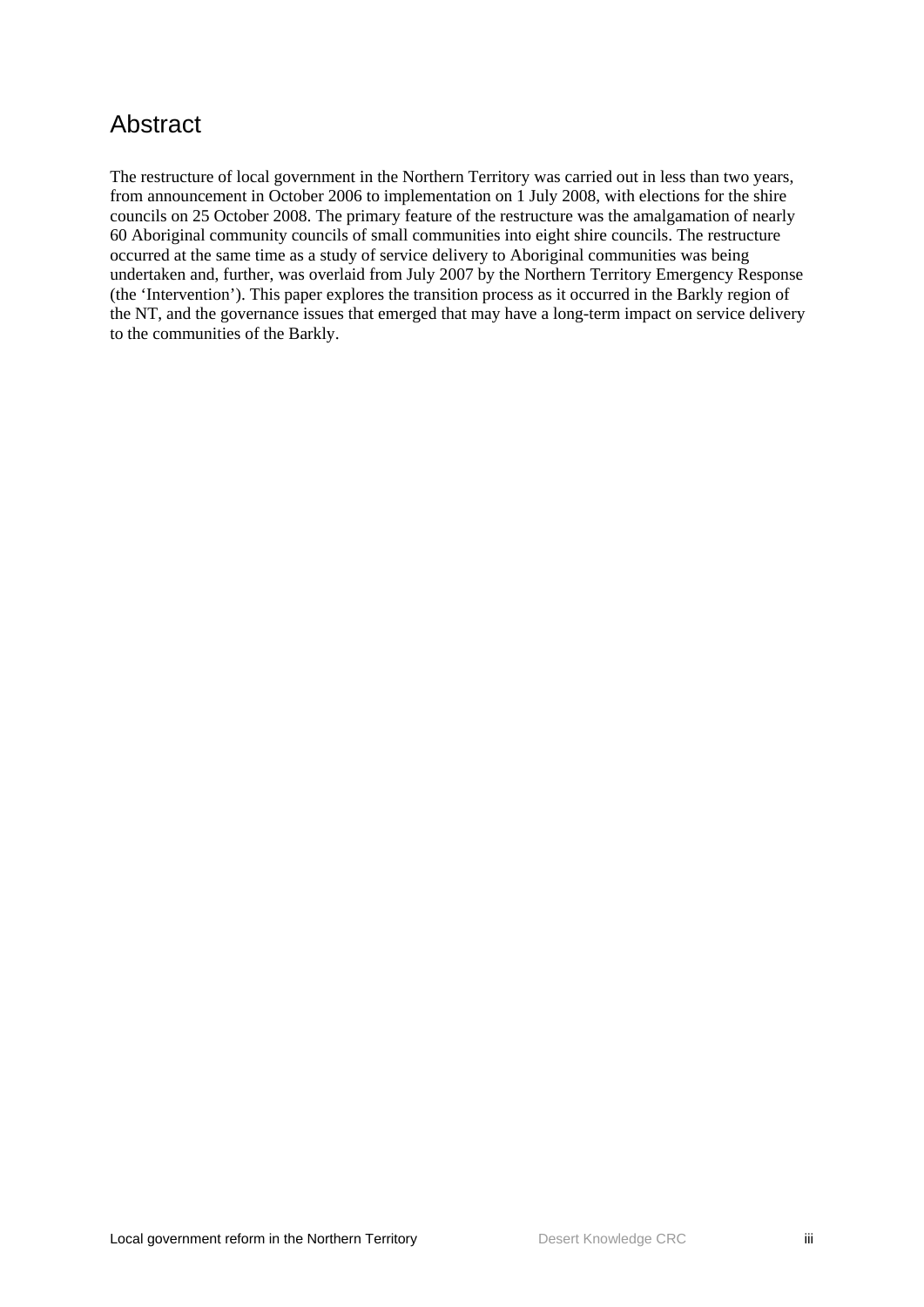## <span id="page-5-0"></span>List of shortened forms

| <b>ALRA</b>  | Aboriginal Land Rights (Northern Territory) Act 1976 (NT)            |  |
|--------------|----------------------------------------------------------------------|--|
| <b>BSTC</b>  | <b>Barkly Shire Transition Committee</b>                             |  |
| <b>CDEP</b>  | <b>Community Development Employment Program</b>                      |  |
| <b>CEO</b>   | chief executive officer                                              |  |
| <b>CGC</b>   | <b>Community Government Council</b>                                  |  |
| <b>CHIP</b>  | Community Housing and Infrastructure Programme                       |  |
| <b>DKCRC</b> | Desert Knowledge Cooperative Research Centre                         |  |
| <b>DLGHS</b> | Northern Territory Department of Local Government, Housing and Sport |  |
| LGAB         | <b>Local Government Advisory Board</b>                               |  |
| <b>MLA</b>   | Member of the Legislative Assembly                                   |  |
| <b>NTER</b>  | Northern Territory Emergency Response                                |  |
| <b>RMP</b>   | Regional Management Plan                                             |  |
| <b>SRA</b>   | <b>Shared Responsibility Agreement</b>                               |  |
|              |                                                                      |  |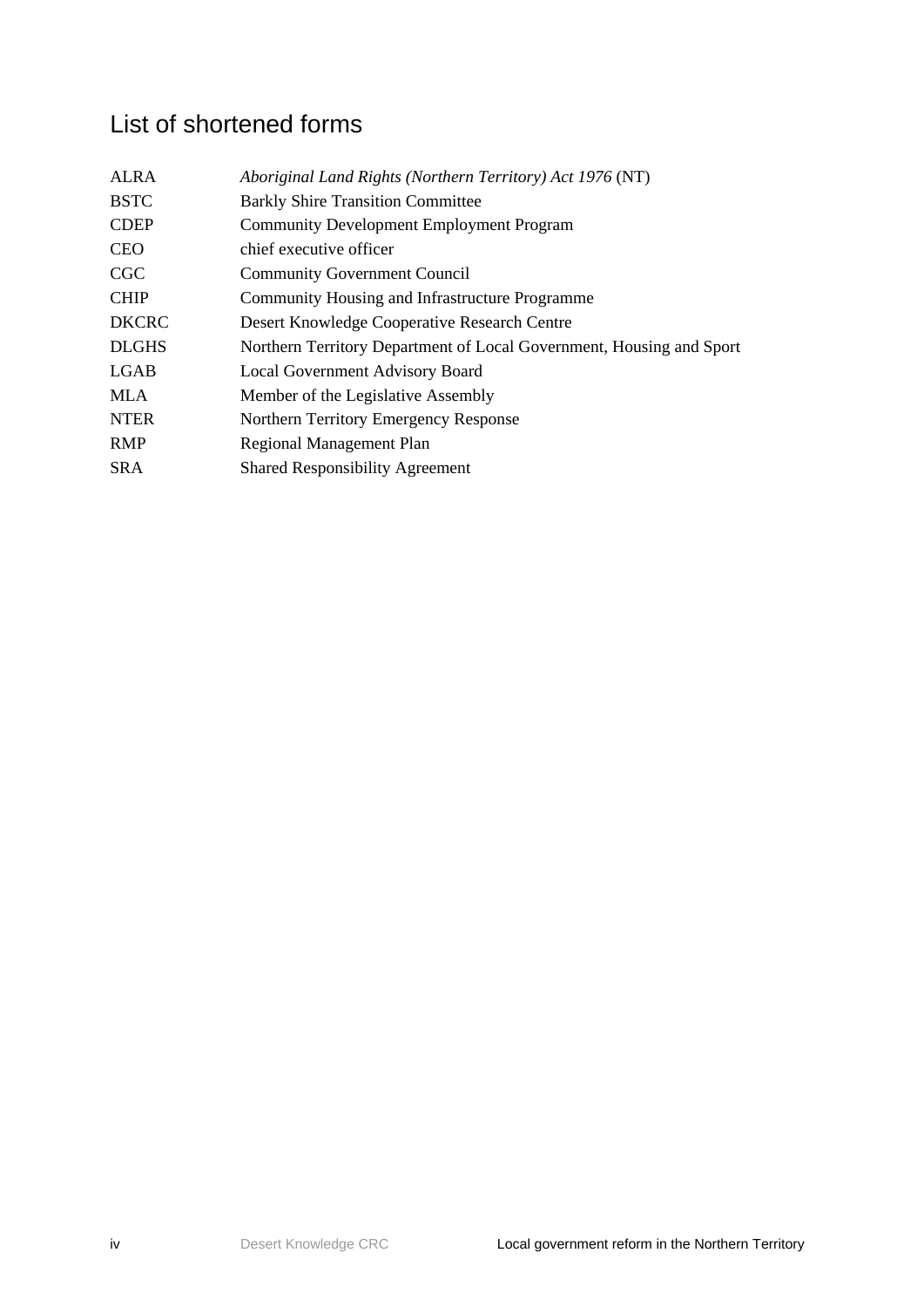## Contents

### **Figures and tables**

| Table 2: 'Waste management' as an example of differing applications by different councils 14 |  |
|----------------------------------------------------------------------------------------------|--|
|                                                                                              |  |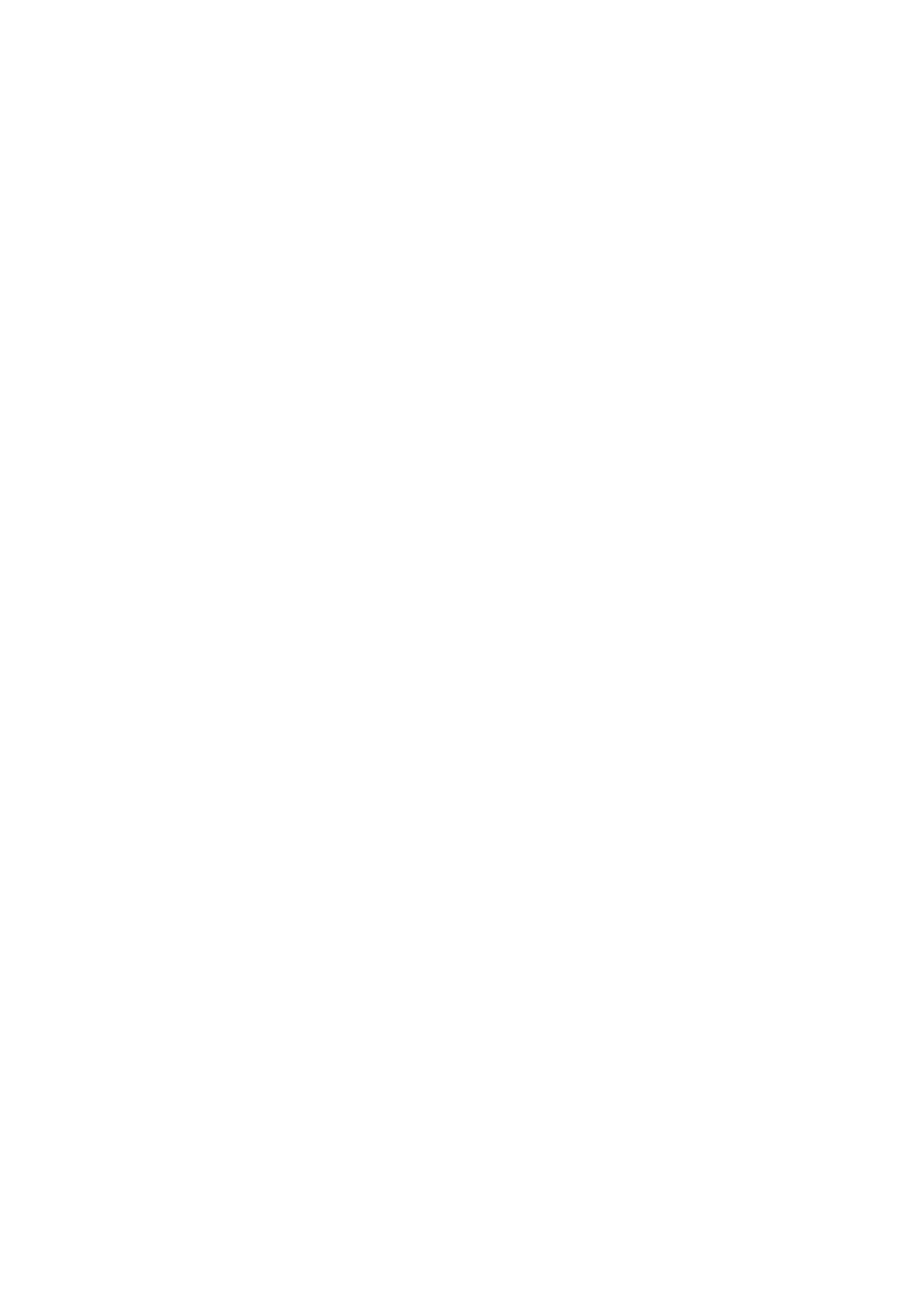### <span id="page-8-0"></span>Introduction

Local government reform through council amalgamation in the Northern Territory (NT) has faced many of the same issues that face local government reform in any jurisdiction. There is concern about the overriding of local interests, the loss of local voice and the fear of being forgotten.<sup>[1](#page-8-1)</sup> In the Territory the local perspective is largely an Aboriginal one as the great majority of councils that were being amalgamated were from areas with primarily Aboriginal populations. Thus, although it may seem unusual to focus on Aboriginal interests when analysing local government issues, Sanders (2006, p 1) points out that:

*[t]his focus reflects the fact that over one-quarter of the Territory's population of 200 000 is Aboriginal, compared to less than 4 per cent in any other Australian State or Territory. It also reflects the fact that, through the land rights processes of the last 30 years, an increasing proportion of land in the Northern Territory has been recognised as Aboriginal owned.* 

This paper describes some of the processes involved in the reform, and emerging issues facing the new shires in the Territory. The material was gathered in the context of the Desert Knowledge Cooperative Research Centre (DKCRC) research project 'Desert Services that Work: Demand Responsive Services to Desert Settlements'. In 2007, the Territory component of this project focused on the community of Ali Curung in the Barkly region, 150 km south of Tennant Creek and 350 km north of Alice Springs. With the advent of local government reforms, the research was extended to include the local government reform meetings, given the impact they would have on how services are delivered to Aboriginal communities. Permission from local government authorities to attend Barkly Shire Transition Committee (BSTC) meetings from June 2007 to June 2008 allowed access to the voices of the community representatives and local government representatives as they worked through the meaning of the changes, and provided an insight into the changes about to affect local service supply under the new structure.

The reform of local government structures in the Territory was announced in October 2006 (McAdam 2006). The DKCRC research project on service delivery in desert settlements, which underpins this paper, was also just getting underway and found itself, in the Territory at least, trying to map a services geography that was being rapidly transformed. Further, local Aboriginal community government councils and associations had been performing many more functions than standard local governments do – more than 'roads, rates and rubbish' – and thus received considerable revenue per capita, particularly through the Community Development Employment Program (CDEP), to provide the services. Whether and how the new structure will be as representative or effectively supply the same services remain major questions facing the affected communities.

The rate of change had been substantial; that is, in less than two years a dramatic restructure had been announced and implemented. As of 1 July 2008, existing Aboriginal community councils in the Territory ceased to exist and were replaced by the shire councils. Initially, 61 local government bodies (including six municipal and 51 community government councils, three incorporated associations and Jabiru) were to be incorporated into nine shires and four existing municipal councils; by mid February 2008, the proposed Top End Shire had, controversially, been pulled out of the proposed structure, with Litchfield maintaining its municipal status and the existing community government councils of Cox Peninsula (now Wagait), Coomalie, and Belyuen becoming shire councils. The new structure in July 2008 thus comprised eight large shires, three small ones and five municipal shires of Alice Springs, Darwin, Palmerston, Litchfield and Katherine.

There was a great deal of confusion about the nature of the reforms as expressed at meetings and in conversation with community members, particularly as the reforms took place at the same time as the

<span id="page-8-1"></span> $1$  See, for example, responses to reform in Queensland in 2007; URL accessed 20 June 2009

<sup>&</sup>lt;[http://www.lgaq.asn.au/imported/LGAQ\\_LIBRARY/LGAQ\\_FACILITY/Policy/Governance%20Policy/Survey%20Propose](http://www.lgaq.asn.au/imported/LGAQ_LIBRARY/LGAQ_FACILITY/Policy/Governance%20Policy/Survey%20Proposed%20Amalgamation%2007%20%20(2).doc) [d%20Amalgamation%2007%20\(2\).doc](http://www.lgaq.asn.au/imported/LGAQ_LIBRARY/LGAQ_FACILITY/Policy/Governance%20Policy/Survey%20Proposed%20Amalgamation%2007%20%20(2).doc)>.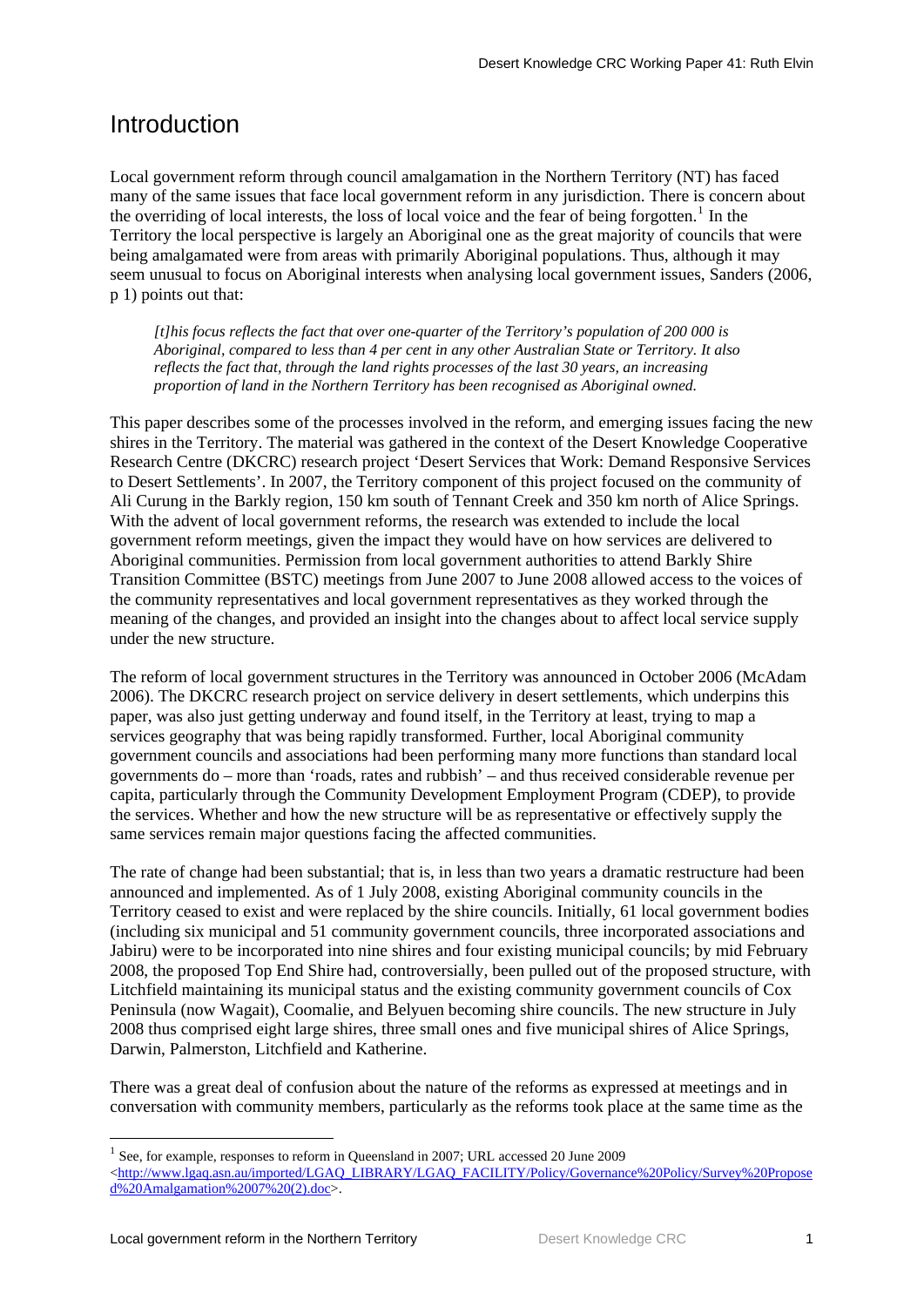Northern Territory Emergency Response (NTER, also sometimes referred to as 'the Intervention'), which was announced on 21 June 2007. Much of the time at local government transition meetings and community chief executive officer (CEO) meetings was taken up with questions about the impact of the NTER, particularly on housing, income and CDEP. It was only by March 2008 that residents of local communities were beginning to ask 'This local government: is it good? What is it?' (pers. comm. Ali Curung resident, 29 March 2008).

#### **Research process**

In January 2007, researchers from DKCRC and the Centre for Appropriate Technology approached the Regional Manager for Local Government in the Barkly Shire to introduce their project and request access to information. The project, titled 'Desert Services that Work: Demand Responsive Services to Desert Settlements', sought to improve services to communities through identifying community demand based on an informed approach to the choice available. The project includes sites in Western Australia, South Australlia, Queensland and the Northern Territory. In the Territory, the Ali Curung Community Council agreed to the research on the basis that the project would evaluate and help to inform the implementation of their comprehensive Shared Responsibility Agreement  $(SRA)$ .<sup>[2](#page-9-0)</sup>

Coincidentally, the local government reform timetable and new local government structure in the Territory was announced on the same day that the research team was seeking assistance from the Northern Territory Government's then Department of Local Government, Housing and Sport (DLGHS). This meant that DLGHS would be fully engaged in the reforms, to the exclusion of anything else, including assistance with the research. The service mapping planned for the project, with the aim of being able to suggest improvements to it, would be redundant by 1 July 2008. However, the service and asset mapping that DLGHS was doing for assessing the situation for the new Barkly Shire was to provide a useful basis for later evaluation of the impact of the reforms.<sup>[3](#page-9-1)</sup>

The research team in the Territory continued to pursue the SRA evaluation component of the research project while seeking access to the local government reform proceedings that would inform the general picture of service provision in the Barkly, and to Ali Curung in particular. By mid April 2007, ongoing liaison with the DLGHS led to in-principle agreement for researchers to have access to the process and meetings of the BSTC, with the general understanding that some feedback would be given on the process, particularly as it was affecting Ali Curung.

The primary research method used in this context was as a participant observer at BSTC meetings, and at the meetings of all the CEOs from the Barkly region councils. Interviews with participants and new local government staff were also held, and feedback from participants in the general research project from Ali Curung has also been incorporated.

<span id="page-9-0"></span><sup>&</sup>lt;sup>2</sup> SRAs were voluntary agreements between federal and state/territory governments and Aboriginal and Torres Strait Islander communities or groups to provide a discretionary benefit (such as extra services, capital or infrastructure, in addition to essential services) in return for community obligations. Most SRAs were single issue, but the Ali Curung SRA was deemed

<span id="page-9-1"></span><sup>&#</sup>x27;comprehensive' given its scope across schooling, health, employment and enterprise development. 3 The second phase of the research project, conducted 2008–09, involves assessment of the impact of the reforms on the management of tenancy and on waste management services in two communities, including Ali Curung.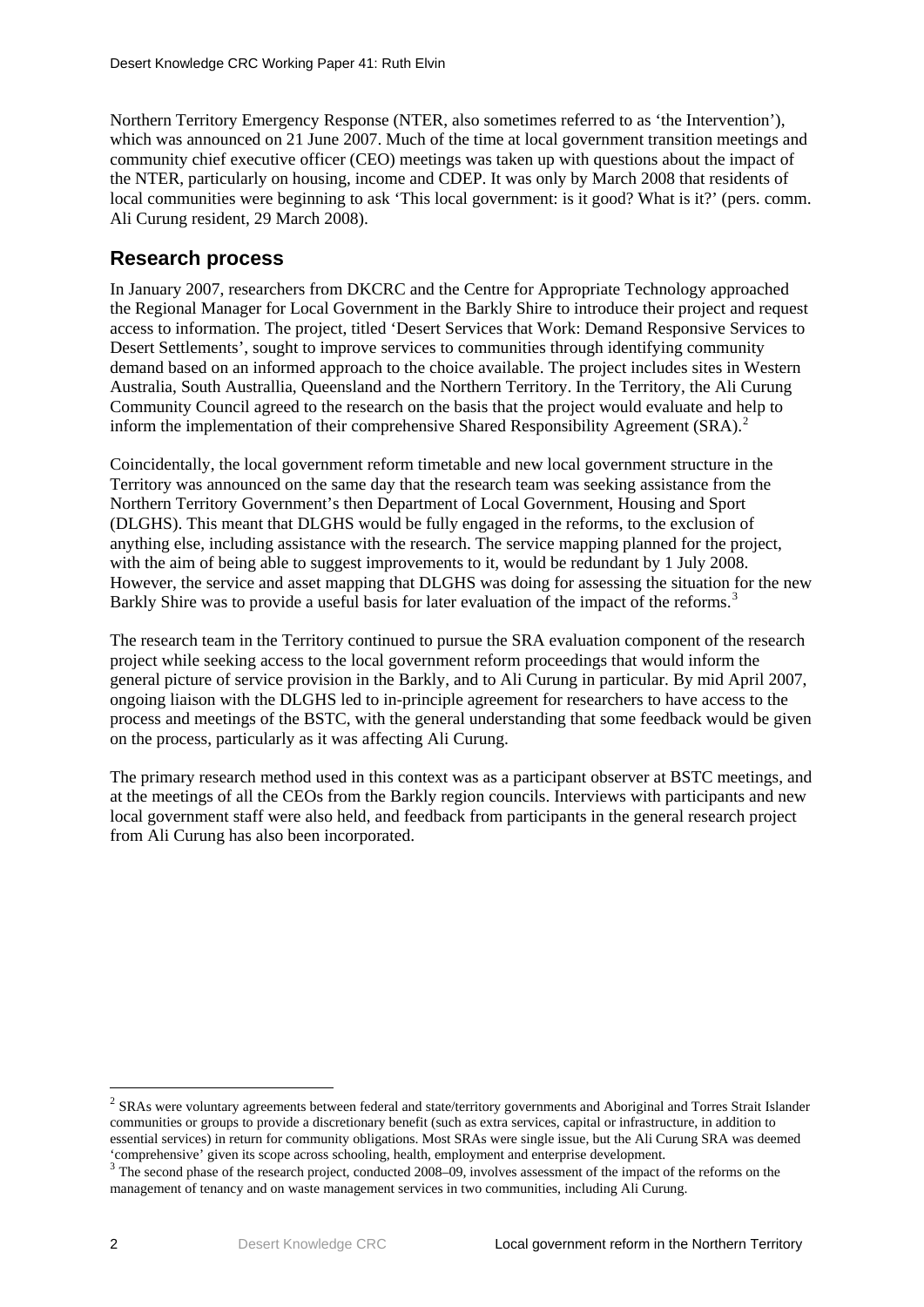## <span id="page-10-0"></span>The new Barkly Shire

### **Demographics**

The Barkly Shire, which came into being on 1 July 2008, encompasses the major communities of Elliott, Tennant Creek, Ali Curung, Ampilatwatja, Urapuntja (Utopia) outstations, Alpurrurulam, Canteen Creek and Wutunugarra (Epenarra). There are also approximately eight minor communities, 70 family outstations and 49 pastoral properties, mining operations and commercial properties. Notably, the major settlements of Canteen Creek and Epenarra were not identified as part of the shire due to their history of different federal funding sources, which classified them as outstations rather than communities with administrative and representative structures recognised under the previous *Local Government Act 1978* (NT). As both settlements are now large, in local terms, with populations of 218 and 244 respectively, their identification as outstations is anomalous. This has also meant that even though their residents can participate in shire planning and vote, and indeed a resident of Epenarra was elected to the Barkly Shire Council, they are not automatically recipients of shire services. The status of these communities was much discussed in BSTC meetings<sup>[4](#page-10-1)</sup>, and along with the status of outstations generally in the Territory, is continuing to be negotiated in 2009.

In addition to the anomalies of Canteen Creek and Epenarra, the Barkly is also distinguished by the fact that it is the only shire in the Territory perceived to have combined 'town and bush'; namely, the primarily non-Aboriginal town of Tennant Creek and the Aboriginal communities of the Barkly. Although West Arnhem Shire, for example, incorporated the non-Aboriginal town of Jabiru, which undermined the process of regionalisation and representation that was beginning in West Arnhem (Smith 2008), it is the proportion involved that distinguishes the Barkly. That is, of the approximately 7500 people in the Barkly, over 3300 live in Tennant Creek, a majority of whom are currently non-Aboriginal, and a town council that was predominantly non-Aboriginal. All of the other new shires result primarily from the amalgamation of Aboriginal community councils, and it was expected that the new shire councils will have primarily Aboriginal representation, with perhaps the exception of Tennant Creek. Moreover, among the shires, the Barkly Shire will have the highest income in rates from the extensive pastoral properties within its boundaries, although how that will translate into services and representative power is unclear, particularly as the rates were capped for three years.

The shire encompasses what were the Barkly Tablelands and extensive pastoral properties, extending further south to include the Utopia outstations. The Barkly region was  $283\,606$  sq km<sup>[5](#page-10-2)</sup>, but the shire will be 322 514 sq kms.<sup>[6](#page-10-3)</sup> As is often pointed out, even in Parliament<sup>[7](#page-10-4)</sup>, the Barkly Shire is 20% larger than Victoria, with Alpurrurulam at its eastern edge being a six-hour drive from Tennant Creek.

The population of the Barkly Shire in December 2007 was 7530 people, with over 60% of the population Aboriginal.<sup>[8](#page-10-5)</sup> According to analysis of the 2006 Census, there is a general Aboriginal population movement away from the Barkly and to urban areas in Darwin and Alice Springs (Biddle et al. 2008). Indeed, in response to an ongoing and significant drop of 11.9% in electoral enrolments, the NT Electoral Commission proposed in April 2008 that the electorate of Barkly be abolished, and its

<span id="page-10-1"></span><sup>&</sup>lt;sup>4</sup> See, for example,

<sup>&</sup>lt;[http://www.localgovernment.nt.gov.au/\\_\\_data/assets/pdf\\_file/0006/36681/lgtc\\_minutes\\_021107\\_barkly.pdf](http://www.localgovernment.nt.gov.au/__data/assets/pdf_file/0006/36681/lgtc_minutes_021107_barkly.pdf)> and <[http://www.barkly.nt.gov.au/docs/Agendas/Barkly\\_Agenda\\_COUNCIL\\_COMMITTEE\\_august08.pdf](http://www.barkly.nt.gov.au/docs/Agendas/Barkly_Agenda_COUNCIL_COMMITTEE_august08.pdf)> (viewed 23 January 2009).

<span id="page-10-3"></span><span id="page-10-2"></span><sup>&</sup>lt;sup>5</sup> See Northern Territory Government < $\frac{http://www.nt.gov.au/busines/servicesbe45.html?cat5id=20>$  (viewed 20 June 2009). <sup>6</sup> See <[http://www.localgovernment.nt.gov.au/\\_\\_data/assets/pdf\\_file/0017/31922/Barkly\\_Shire\\_Business\\_Plan\\_-](http://www.localgovernment.nt.gov.au/__data/assets/pdf_file/0017/31922/Barkly_Shire_Business_Plan_-_Main_Report_1st_Draft.pdf)

<span id="page-10-5"></span><span id="page-10-4"></span> $\frac{Mam\_loop.135\_Dam.open}{\hbar}$  (viewed 20 June 2008). Northern Territory Government,  $\langle \frac{\hbar \omega}{\hbar} \rangle/mww.$ nt.gov.au/lant/hansard/hansard.shtml $\rangle$ .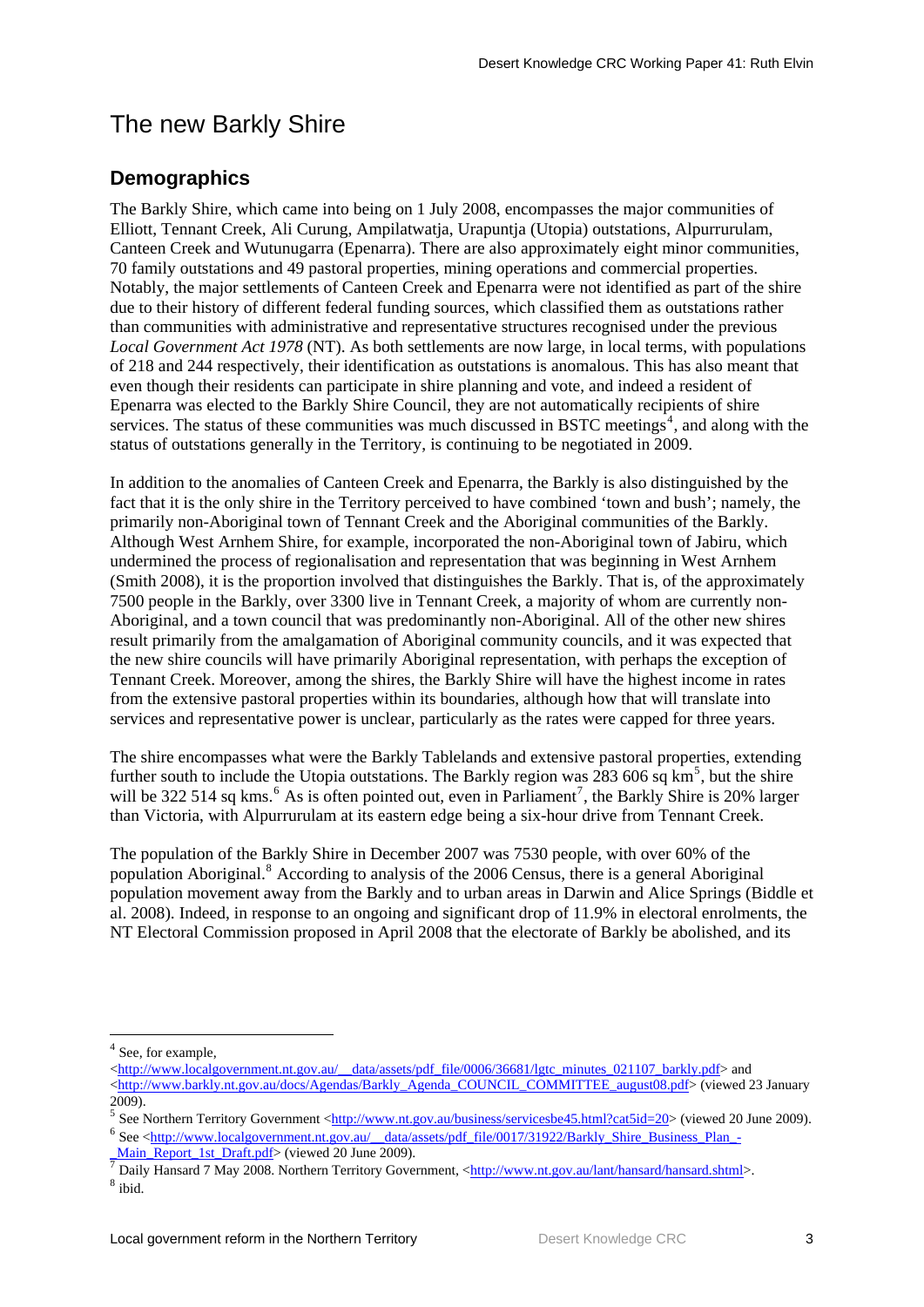<span id="page-11-0"></span>components be redistributed. However, after public consultation and strenuous objection from Tennant Creek residents, the Barkly was reinstated as a Tennant Creek-based electorate.<sup>[9](#page-11-1)</sup>

The general picture thus emerging for the new Barkly Shire is one of a declining population and shifting identity, a concern strongly reflected in the debates in the BSTC discussions about ward and shire names. The population decline in turn will also have an impact on rates collection and the quality of services.

### **Representative structures: the Barkly Shire Council and Local Boards**

The new Barkly Shire Council has 12 members, 11 of whom were elected through a ward system. Out of the options initially available, the BSTC determined that the twelfth member would be a popularly elected president from across the shire. However, this was threatened by the new *Local Government Act 2008* (NT) that dictated that the president was to be elected by the council, unless strong public support could be shown for the proposed alternative.<sup>[10](#page-11-2)</sup> Sufficient support for the structure was proven in the Barkly through a public campaign, and it is now the only shire in the Territory with a popularly elected president.

Shire Transition Committees also advised on how many wards would be in their shire. The BSTC decided on a three-ward structure for the shire following meetings in the southern, northern and central sections. A meeting at Wycliffe Well on 8–9 June with over 60 representatives resulted in the decision to create one ward for the southern half of the shire in order to have a stronger representative voting bloc to offset the perceived strength of Tennant Creek ward. Less unity was evident in the northern part of the shire, due in part to the fact that it is primarily pastoral interests with the community of Elliott and its outstations at its western edge. It was also noted at BSTC meetings that the initial meetings held to discuss the shape of the northern ward were organised in Tennant Creek, and not in the district itself at either Elliott or Barkly Homestead in the district, thus limiting the likely participation of residents.

After much debate over ward names at successive BSTC meetings and some consultation with communities, by 14 February 2008 it was agreed that the wards would have the Aboriginal names of Yapakurlangu (northern ward), Patta (central ward, including Tennant Creek) and Alywarr (southern ward), (see Figure 1), with two, five and four representatives respectively, based on the number of electoral enrolments (see Table 1). The shire retained the name Barkly due to a lack of agreement about an acceptable alternative.

| Ward                           | No of representatives |  |
|--------------------------------|-----------------------|--|
| Yapakurlangu                   | 2                     |  |
| Patta                          | 5                     |  |
| Alyawarr                       |                       |  |
| Popularly elected<br>president |                       |  |
| Total                          | 12                    |  |

|  |  |  | Table 1: Barkly Shire Council ward representation |
|--|--|--|---------------------------------------------------|
|--|--|--|---------------------------------------------------|

<span id="page-11-1"></span><sup>&</sup>lt;u>.</u> <sup>9</sup> Report on the Redistribution of the Northern Territory into Divisions Volume 1. Augmented Redistribution Committee. p. 16. <[http://notes.nt.gov.au/nteo/Electorl.nsf/>](http://notes.nt.gov.au/nteo/Electorl.nsf/); URL accessed 20 June 2009.

<sup>&</sup>lt;sup>10</sup> BSTC minutes, 9 May 2008

<span id="page-11-2"></span> $\langle$ [http://www.localgovernment.nt.gov.au/\\_\\_data/assets/pdf\\_file/0018/42570/minutes\\_090508\\_barkly.pdf](http://www.localgovernment.nt.gov.au/__data/assets/pdf_file/0018/42570/minutes_090508_barkly.pdf)>.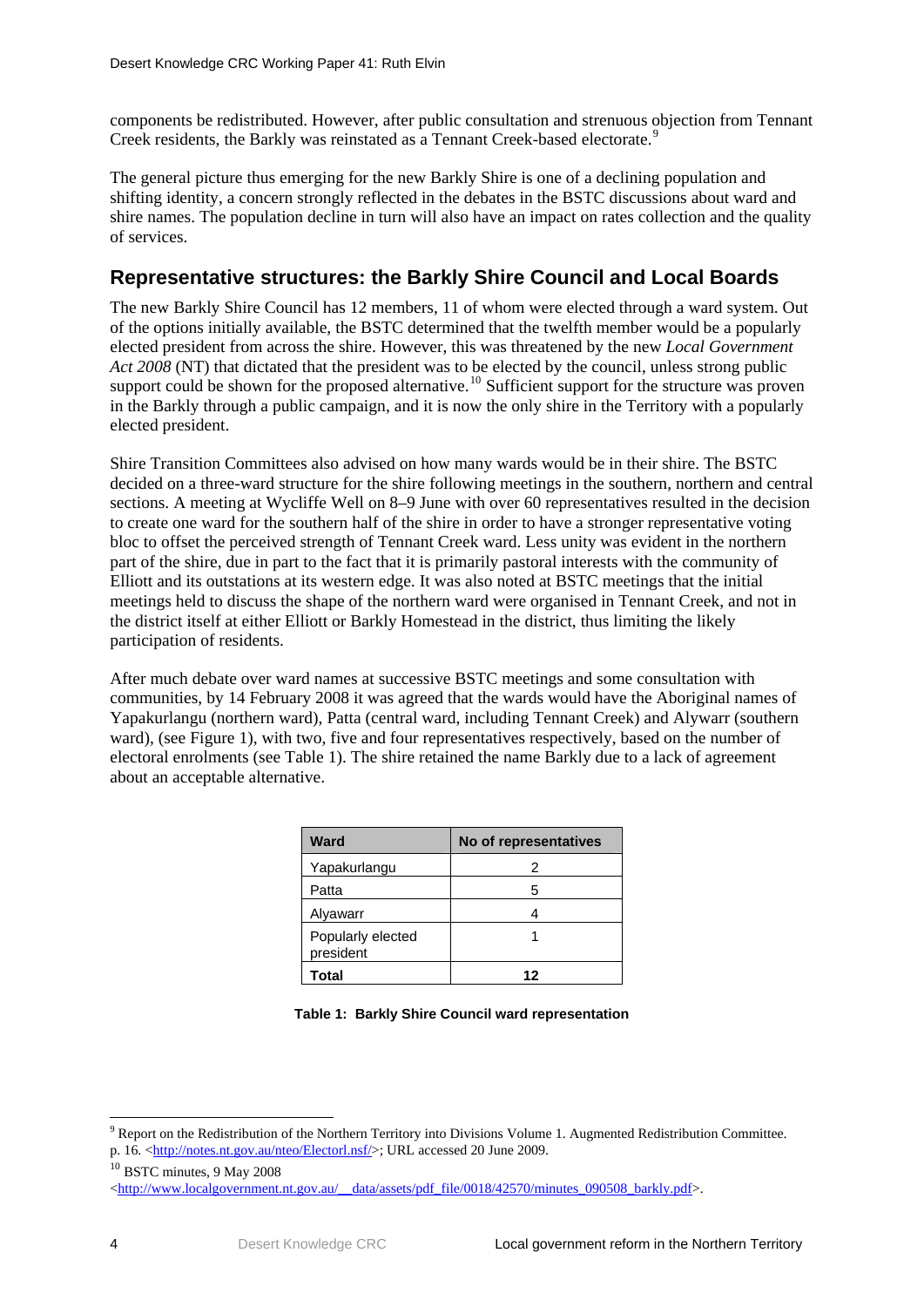<span id="page-12-0"></span>

**Figure 1: Ward structure, Barkly Shire Council (DLGHS)** 

Following the Territory-wide shire council elections on 25 October 2008, the first Barkly Shire Council comprised representatives from Elliott (one Aboriginal, one non-Aboriginal), Tennant Creek (three Aboriginal, two non-Aboriginal), Urapuntja (four Aboriginal) and Epenarra (one Aboriginal). The Urapuntja representatives included President Rosalie Kunoth-Monks. Only one pastoralist ran for office in the Barkly in Yapakurlangu Ward; he lost by one vote. The new council is thus predominantly Aboriginal, with an equal number of representatives for the Alyawarr and Patta Wards.

#### **Local Boards**

Each community has a Local Board that will advise the shire council. The boards consist of community members as well as the elected shire council members. Although there were attempts in early drafts of the amended Local Government Act at prescribing the numbers and make up of the boards, such as equal numbers of men and women, s51 of the Local Government Act prescribes that the board will be constituted at the recommendation of the community, with no limit on numbers. Many of the communities rolled over their previous community councils into the new boards.<sup>[11](#page-12-1)</sup> In the transitional stages, the Local Boards have retained many of the representative functions of the previous councils, such as giving approval for research to be done in the community. Nonetheless, although the boards appeared to replace existing councils as representatives of the community, they are unpaid positions and have no financial delegation, thus diminishing their apparent authority and utility.

<span id="page-12-1"></span><sup>1</sup>  $11$  ibid.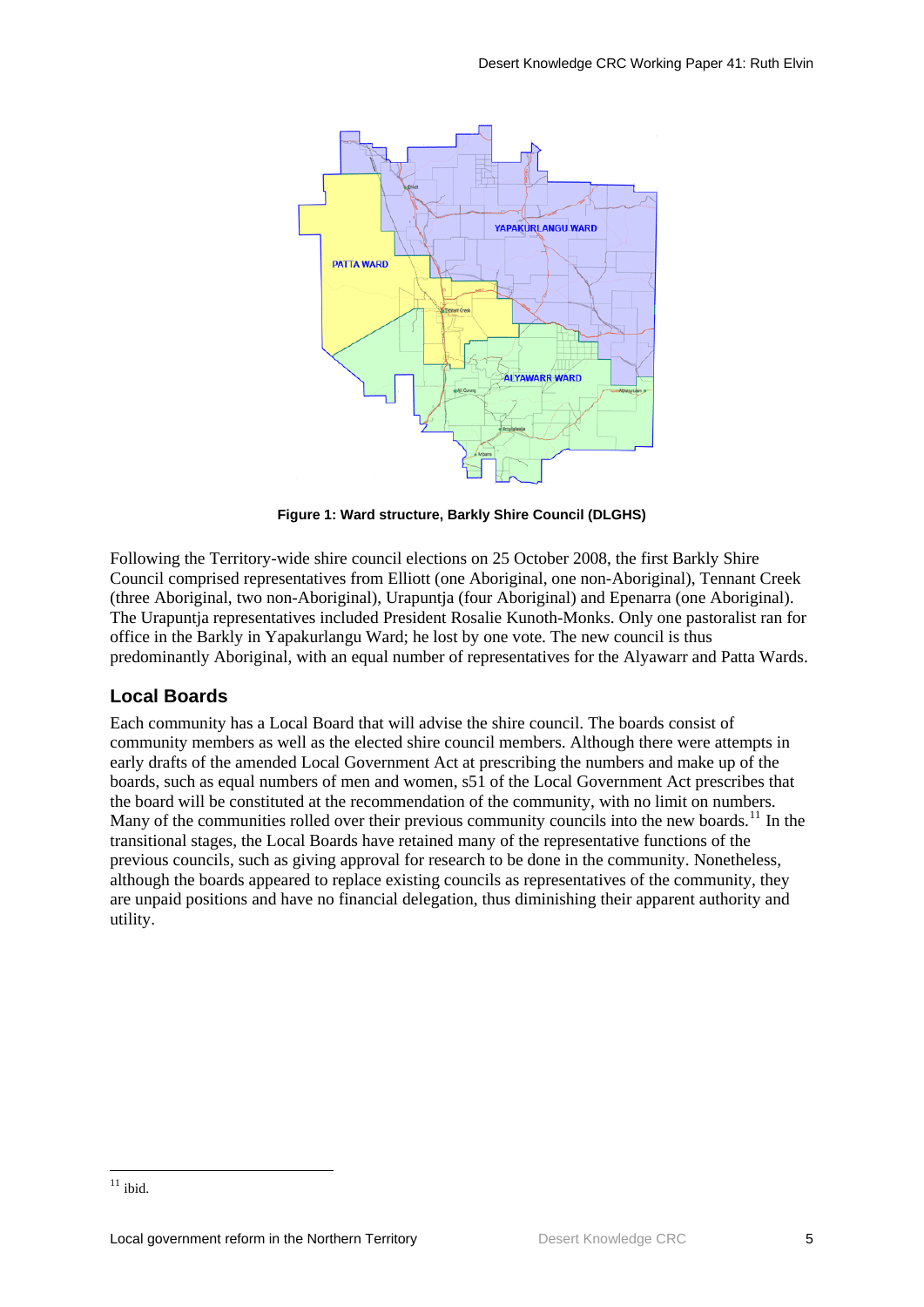## <span id="page-13-0"></span>Administrative structure: three tiers for the third tier?

In the 'third tier of government' that is local government in the Northern Territory, there are now three tiers of planning; namely, regional administration, shire council administration and shire servicecentre administration. At the time of writing the role of the regional administrative tier was still forming, with the Barkly Shire Council being less connected to the regional administration in Alice Springs than had been anticipated in 2007.<sup>[12](#page-13-1)</sup> Thus the Barkly Shire is currently less affected by layers of administration than anticipated earlier in 2008, and retained more jobs within the shire. The effectiveness of this approach will be assessed in the next stage of the research project, which will have a component of comparison with the Central Desert Shire and help demonstrate whether this triple layering of local administration will offset the advantages of centralisation in the new shire structure.

### **Regional and council administration**

The Barkly Shire Council headquarters are in Tennant Creek, where most of the shire's administration is carried out, including human resources and asset management. Some administrative functions are also shared with the Central Desert and MacDonnell Shire councils, which are based in Alice Springs. This reflects the development of a Regional Management Plan (RMP) for the three southern shires. Participants in the BSTC meetings expressed disquiet over the loss of jobs to Alice Springs, reflecting the larger issue of population loss in the Barkly; reassurances were given by the shire officers that the only services to be organised out of Alice Springs would involve payroll, debtors, debt recovery, financial management and bank reconciliation, with a limited impact on local jobs, and that at least 90% of local government jobs related to the Barkly would stay in the Barkly.<sup>[13](#page-13-2)</sup> As it is, the final RMP reflects this, with the Barkly Shire Council retaining most financial administration and being 'supported' from time to time through the services shared by MacDonnell and Central Desert.<sup>[14](#page-13-3)</sup>

### **Service Delivery Centres**

The shire administrative structure is supported by a number of Service Delivery Centres that are located in the major centres in the Barkly and replace the old community council administrative structures. The Barkly Service Centres are: Elliott; Tennant Creek; Ali Curung; Ampilatwatja; Urapuntja (Utopia) outstations; and Alpurrurulam.

The organisational structure of each service centre varies according to need and the existing structures<sup>[15](#page-13-4)</sup>, but all have at a minimum a Shire Services Manager (replacing what were Community Council Chief Executive Officers), Operations Staff (including essential Services Officers), and a Customer Service Officer.<sup>[16](#page-13-5)</sup>

It is proposed that Epenarra/Canteen Creek will also have a Shire Service Centre and Service Manager when their status as outstations or communities is organised.

<span id="page-13-2"></span><sup>13</sup> BSTC Minutes 28 March 2008

<[http://www.dlgh.nt.gov.au/\\_\\_data/assets/pdf\\_file/0018/11448/barkly\\_shire\\_transition\\_committee\\_1minutes230307.pdf>](http://www.dlgh.nt.gov.au/__data/assets/pdf_file/0018/11448/barkly_shire_transition_committee_1minutes230307.pdf); Daily Hansard 5 July 2008, Northern Territory Government <http://www.nt.gov.au/lant/hansard/hansard.shtml>.<br>
14 Local Government Regional Management Plan: Southern Region August 2008

 $\overline{a}$ <sup>12</sup> Local Government Regional Management Plan: Southern Region August 2008

<span id="page-13-1"></span><sup>&</sup>lt;[http://www.localgovernment.nt.gov.au/\\_\\_data/assets/pdf\\_file/0004/57073/final\\_southern\\_region\\_rmp.pdf](http://www.localgovernment.nt.gov.au/__data/assets/pdf_file/0004/57073/final_southern_region_rmp.pdf)> (viewed 23 January 2009).

<span id="page-13-3"></span><sup>&</sup>lt;[http://www.localgovernment.nt.gov.au/\\_\\_data/assets/pdf\\_file/0004/57073/final\\_southern\\_region\\_rmp.pdf](http://www.localgovernment.nt.gov.au/__data/assets/pdf_file/0004/57073/final_southern_region_rmp.pdf)> (viewed 23 January 2009). 15 There was some considerable refinement of the structure between that proposed in December 2007 to May 2008,

<span id="page-13-4"></span>particularly as the first had caused uncertainty and distress on the part of council workers who could not see themselves in the new structure (per. comm. 1 February 2008). The first proposed structures were skeletal, and reflected the core services supplied by the shire. As this appeared to leave out many of the services being supplied by existing staff, including aged care and housing, the staff were then increasingly uncertain about their futures (see discussion on communications issues below).<br><sup>16</sup> Barkly Shire Council Business Plan, p 21

<span id="page-13-5"></span><sup>&</sup>lt;[http://www.localgovernment.nt.gov.au/\\_\\_data/assets/pdf\\_file/0017/31922/barkly\\_shire\\_main.pdf](http://www.localgovernment.nt.gov.au/__data/assets/pdf_file/0017/31922/barkly_shire_main.pdf)> (viewed 23 January 2009).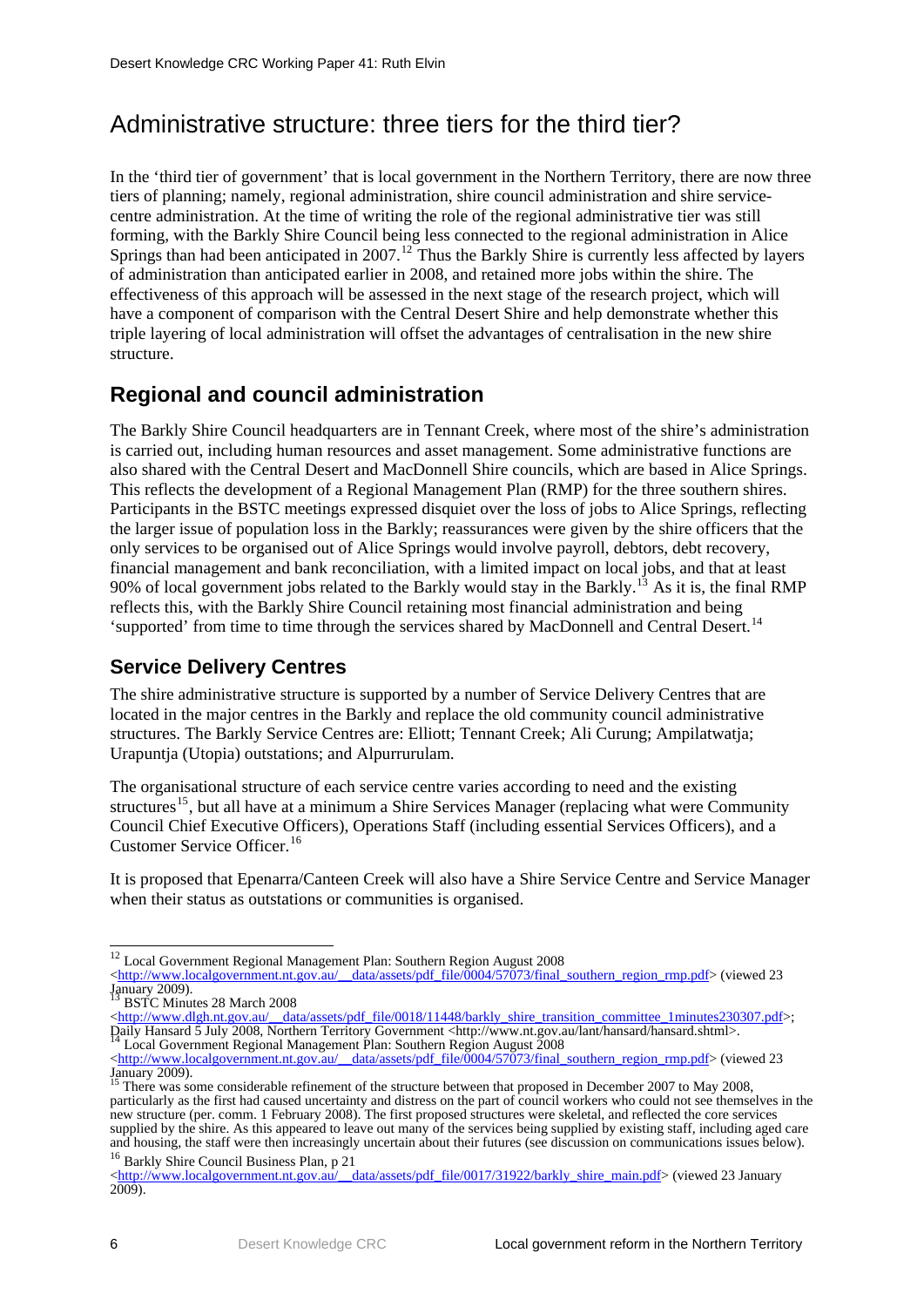## <span id="page-14-0"></span>The Barkly Shire Transition Committee

The Barkly Shire Transition Committee membership comprised elected members of an existing council or nominee approved by council. Its membership thus included representatives from:

- councils being amalgamated
- Urapuntia Council Aboriginal Corporation
- Alpurrurulam Community Government Council (CGC)
- Aherrenge Association Inc. (Ampilatwatja)
- Ali Curung Council Association
- Elliott CGC
- Tennant Creek Town Council
- representatives from significant community and regionally based service providers in the Barkly
- Julalikari Council Aboriginal Corporation
- Canteen Creek Owaitilla Association
- Thangkenharenge Resource Centre (Barrow Creek)
- Wetenngerr Aboriginal Corporation (Epenarra).

Other members of the committee included at various times as ex officio members:

- the chair of the Local Government Advisory Board (LGAB)
- DLGHS facilitator and other DLGHS representatives
- a representative from the Tennant Creek Indigenous Coordination Centre.

This was in line with BSTC terms of reference, which specified that the committee consist of elected representatives and other government community organisation stakeholders.

The role of the BSTC was to provide advice to DLGHS and the Northern Territory LGAB in relation to planning for the new shires and local issues as well as:

- informing communities and key stakeholders within a proposed shire council area about the new local government framework generally, and the specific application of this framework in the proposed shire council area
- seeking active engagement and participation from existing local government bodies, communities and stakeholders in the implementation of the new shire council
- providing local advice on issues being considered by the Northern Territory Local Government Advisory Board
- assisting the implementation of specific transition processes and projects (for example, transfer of existing data to new business systems; cooperation with human resource change management programs; dissemination of communications material; transfer of funding programs and assets)
- assisting with the establishment of Local Boards in communities
- assisting with the negotiation and development of Local Service Delivery Plans in communities
- identification of employment and training opportunities for local people
- providing detailed, local advice on any other matter relevant to the completion of actions in the Department's New Local Government implementation plan.<sup>[17](#page-14-1)</sup>

Participants in early meetings remarked that community representatives might be reluctant to make decisions on behalf of communities.[18](#page-14-2) It was suggested that future meetings could be held on

<span id="page-14-2"></span>

<span id="page-14-1"></span><sup>&</sup>lt;sup>17</sup> From 'Terms of reference'; URL accessed 20 June 2009

 $\lt$ [http://www.localgovernment.nt.gov.au/\\_\\_data/assets/pdf\\_file/0004/57073/Final\\_CENTRAL\\_AUSTRALIAN\\_REGION\\_R](http://www.localgovernment.nt.gov.au/__data/assets/pdf_file/0004/57073/Final_CENTRAL_AUSTRALIAN_REGION_RMP_09.pdf)  $\frac{\text{MP }_09. \text{pdf}}{\text{18} \text{ BSTC}$  Minutes 11 May 2007

 $\text{thtn://www.dleh.net.gov.au/}{\text{data/assets/pdf}}$  file/0019/22690/lgtc\_minutes\_110507\_barkly.pdf>.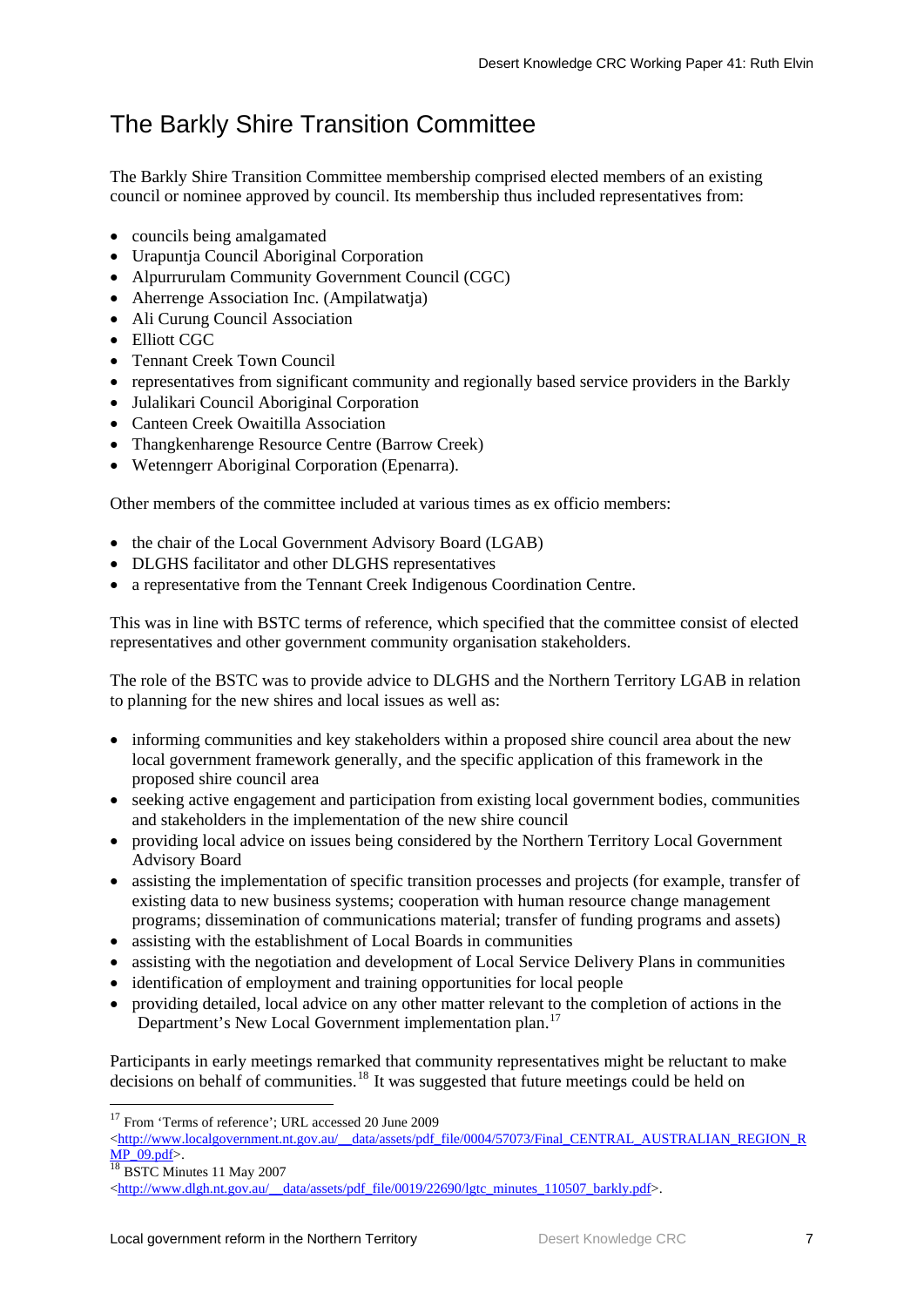communities so that communities could see the forum in action. This did not eventuate, although other forums were organised, such as a meeting at Wycliffe Well meeting in June 2007 and visits by DLGHS staff to communities.

The BSTC met nine times between March 2007 and June 2008. Most of the activities it was required to undertake in the terms of reference listed above were not fulfilled.

Following 1 July 2008, the committee became the Barkly Shire Council Committee, and continued to provide advice to the shire until the shire elections on 25 October 2008. The mechanism involved the BSCC's discussions of issues presented by the Barkly Shire Council's CEO, and the recommendations of the BSCC were then conveyed to the 'council', which was embodied temporarily in the Shire Manager, for endorsement.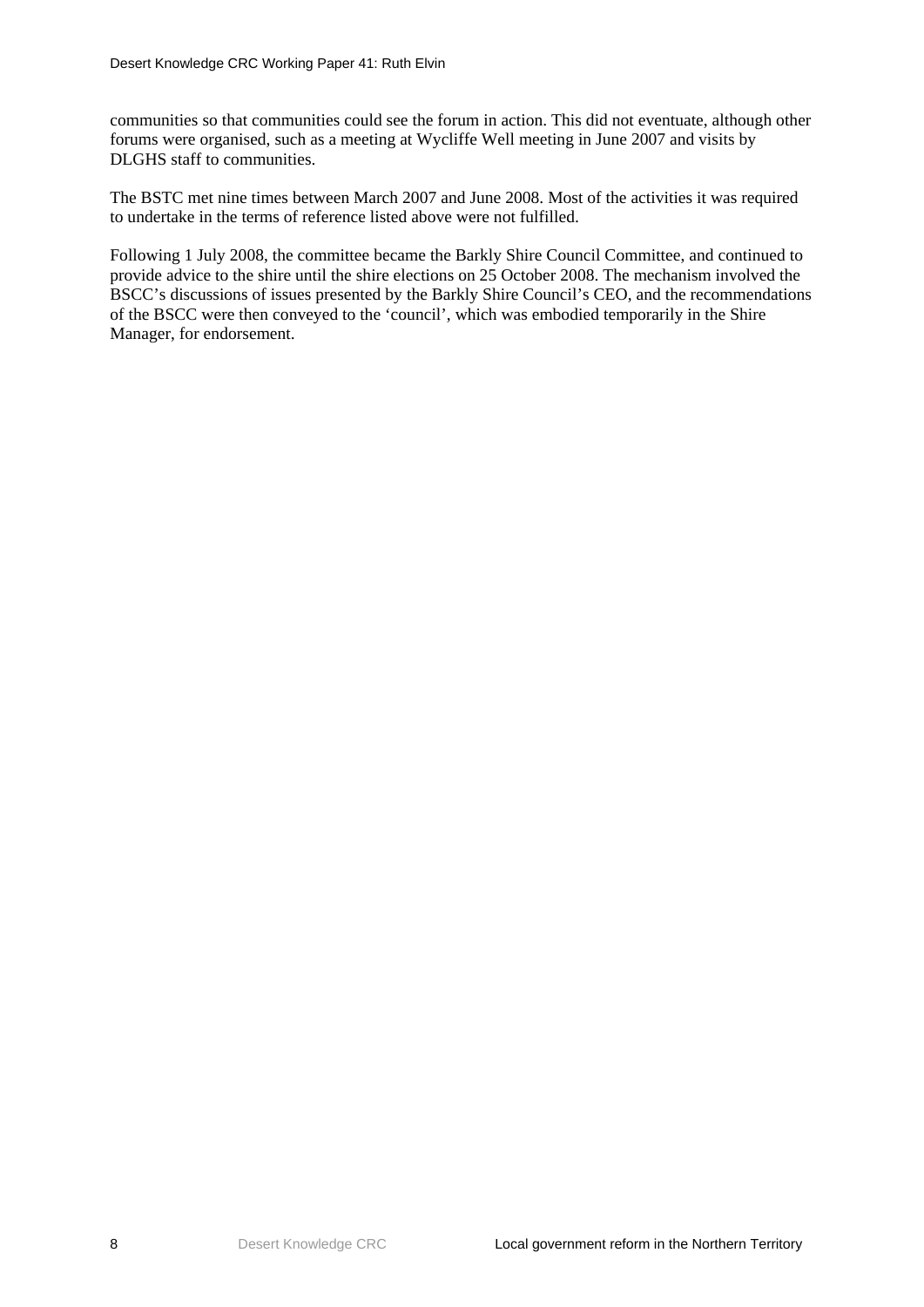### <span id="page-16-0"></span>Transition issues

### **Aboriginal representation**

On paper, a majority (90%) of the BSTC members were Aboriginal or represented Aboriginal organisations, with Tennant Creek the only primarily non-Aboriginal council. However, attendance records show that of the nine Aboriginal community councils represented, only three (Ali Curung (six), Elliott (eight), and Alpurrurulam (nine)) attended half or more of the meetings, and Elliott was represented by Bob Bagnall, the non-Aboriginal mayor of Elliott Community Government Council. The council furthest away, Alpurrurulam, had the most consistent representation.

The Tennant Creek Town Council committee member was present at eight out of nine meetings, and the Tennant Creek Town Council mayors (three in the period under review) were also always present in their roles as mayor and a member of the NT LGAB. (See Appendix 1 for the attendance records of the BSTC meetings.)

There was a large turnout of all committee members at the 14 February 2008 meeting, which followed the resignation of local MLA Elliot McAdam as Minister for Local Government over the decision to exempt the Litchfield Shire (the proposed Top End Shire) from the reforms. However, the meeting was adjourned after only two hours after many of the committee and observers 'walked out', requesting more reassurance from the new minister about the future of the reforms and needing time to discuss it with their communities.

By the 28 March 2008 meeting, only two Aboriginal committee members were present to vote, although all present participated in discussions. By contrast, at the 9 May 2008 meeting, a majority of the BSTC members attended, although the only thing voted on was the appearance of the new shire logo, in addition to discussions of decisions made in the previous year. At this point of the process, it would appear that the BSTC meetings became more informational and operational, rather than advisory or representative. Further, the majority of the ex officio members were non-Aboriginal. Although two of the representatives of the LGAB were Aboriginal, their attendance was only occasional.

Similarly, the majority of CEOs and 'observers', who from the first overwhelmed the number of committee members, were also non-Aboriginal, representing Commonwealth and Territory governments and research organisations.

It is worth noting that CEO attendance was overall more regular than the committee members in at least two instances. This may reflect any number of issues, including lack of committee member interest, languages problems and conflicting priorities.

This appeared to have implications for not only issues of perception of representation and the role of outsiders, but also reflects the commitment of many CEOs to the interests of their communities with which they have worked. The loss of some CEOs in the process represented the loss of corporate knowledge and commitment that is always difficult to replace, and would seem an unintended consequence of the reforms.

The varying cultures of the Barkly communities were a matter for consideration threaded throughout the deliberations of the BSTC about services, representation and communications, particularly in the determination of the shire logo. As Diane Smith found with the West Arnhem Shire, the adoption of a particular logo was a powerful signal about the intent of the participants to work together, despite anger and misgivings about the culturally inadequate imposition of the new local government structure (Smith 2008, p. 99). Attending members of the Barkly committee for the most part emphasised that the process was a journey together and culture was thus not divisive in the transition stages. The elected president, Rosalie Kunoth-Monks, continues to emphasise that outlook. It will be in the next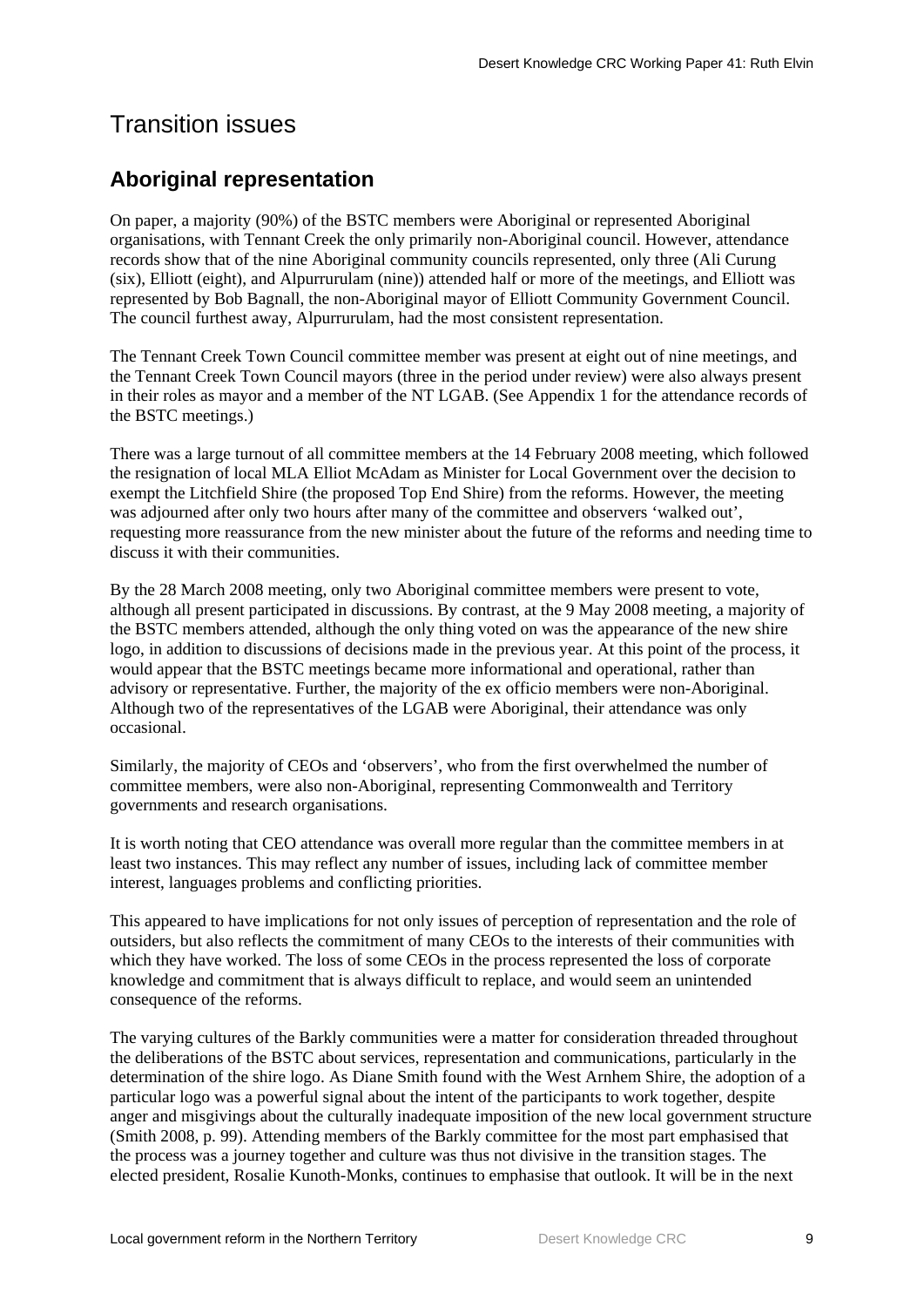stage of the local government restructure that culture may assume a greater importance in the process of defining adequate service delivery and adapting to the new representative structures (Sanders & Holcombe 2008).

In terms of general attendance, a review of the minutes of transition committee meetings in other shires shows that attendance across the eight shires has varied, with the Barkly and West Arnhem (see West Arnhem minutes 8 August 2007) among the worst. Distance, disenchantment or disengagement with the process were informally suggested by participants as general reasons for this, although nonattendees were not interviewed. There are also other obstacles – a plague of locusts prevented attendance by the Ampilatwatja representative for one meeting, and flooded roads caused the cancellation of the June 2007 meeting.

### **'Town and bush' / Equality and difference**

The Barkly is the only new shire in the Territory that is combining a major primarily non-Aboriginal municipal town council with the councils of remote Aboriginal communities. All those interviewed considered that this is the most substantial difference between the Barkly and other shires, and may have explained what appeared to be relative slowness in BSTC decision-making and attendance. It was the source of much argument at early BSTC meetings regarding the 'equality/difference' dichotomy that prevails in Aboriginal affairs (see Sanders 2008), but also in any debate about the level of services to be expected by remote communities; namely, should residents of Alpurrurulam have the same level of services as Tennant Creek? (When an Alpurrurulam resident was asked if kerbs were wanted in Alpurrurulam similar to those in Tennant Creek, the response was 'Why not? We don't have anything else' (pers. comm., BSTC meeting, 3 August 2007).) Throughout the transition process, communities including Tennant Creek were reassured that there would be no diminution in the quality and provision of existing services. However, the realities of the funding structures for the shires and the difference between how 'core' and 'non-core' services would be supplied was predicted to have an impact on service delivery. Exactly how this will play out in the differential between town and bush will be subject to the effectiveness and interest of the new council.

A further factor in this mix is the role of Julalikari Council Aboriginal Corporation and the town camps. Julalikari oversees services to the town camps and also provides services for outstations, including Epenarra. Julalikari has had an increasingly large role in Tennant Creek, with a successful native title determination in 2007, and an agreement in October 2008 with the Northern Territory Government to accept \$30 million for housing upgrades in exchange for 60-year leases. Julalikari's CEO was also deputy mayor of Tennant Creek Town Council in 2007–08, and ran for office (albeit unsuccessfully) in the new shire. The outcome of the Northern Territory Government's policy determinations regarding outstations will have a substantial impact on the role Julalikari continues to play in the Barkly, in terms of whether it will continue to be a remote area service provider as well as overseer of the town camps in Tennant.

### **Loss of expertise**

Fear of the loss of experienced CEOs before the transition to shires was a concern echoed across shires and by the LGAB, and it was one of the issues identified in the first 'issues paper':

*Ensure appropriate input and feedback from existing staff members; Ensure most experienced staff not lost in transition; provide regular updates to staff on service delivery development and transition; provide opportunities for broader community involvement in development and planning.[19](#page-17-0)*

The concern about retaining experienced staff seemed initially to be at odds with one of the justifications for developing the new shires, namely the impact of staff turnover and lack of good staff

<span id="page-17-0"></span><sup>&</sup>lt;sup>19</sup> Barkly Shire Council, draft issues summary, p. 9

<sup>&</sup>lt;[http://www.localgovernment.nt.gov.au/\\_\\_data/assets/pdf\\_file/0018/31923/Appendix\\_1\\_-](http://www.localgovernment.nt.gov.au/__data/assets/pdf_file/0018/31923/Appendix_1_-_Issues_Summary_Barkly_1st_Draft.pdf) [\\_Issues\\_Summary\\_Barkly\\_1st\\_Draft.pdf>](http://www.localgovernment.nt.gov.au/__data/assets/pdf_file/0018/31923/Appendix_1_-_Issues_Summary_Barkly_1st_Draft.pdf) (viewed 20 June 2009).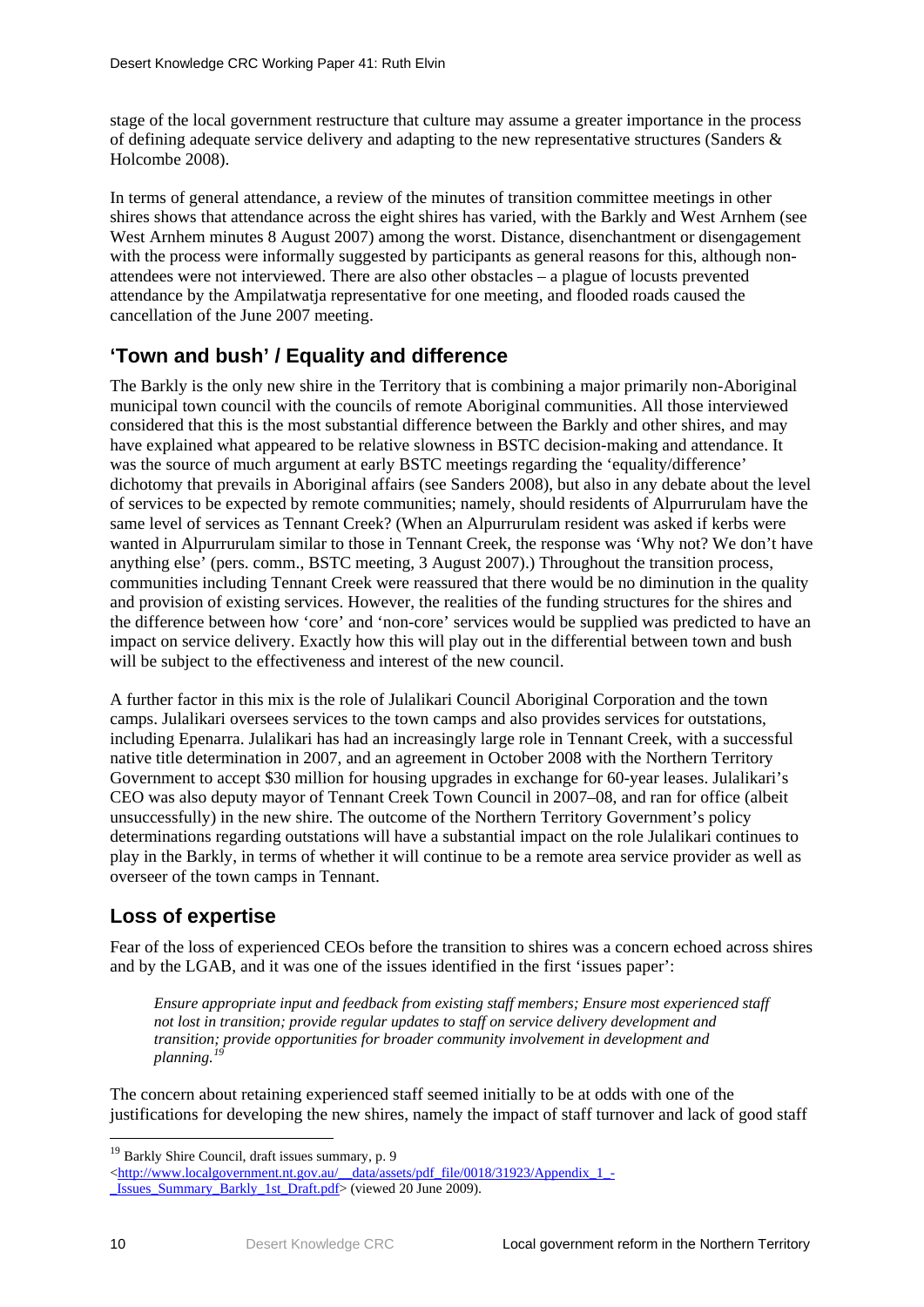in the first place (McAdam 2006). Despite this, the loss of such good staff as existed was clearly recognised as an issue, and it was particularly so in the Barkly, where there had been relative stability of council CEOs.

In the Barkly, two of the six CEOs had resigned by April 2008, protesting the lack of information in the service profile released in January<sup>[20](#page-18-0)</sup> and the reduced conditions of the new contract in comparison with the old (e.g. reduction in bereavement leave, housing subsidies and pay). A general sense of frustration was constantly expressed by the CEOs at the new conditions and the lack of certainty for themselves and their staff, despite perceived promises that their jobs would be safe and current conditions continue for a year. Rumour also played a part, with uncertainty over whether there were different contracts in other shires, and whether there was or should be differentiation in contracts according to the size of the community.

Despite their disquiet about the communication processes involved, a number of the existing CEOs had by May signed new contracts to take on the Shire Services Manager role and subsequently were in the position to start rebuilding their teams. Since that time, there has been further movement, with only one of the original CEOs remaining in place.

What appeared to be substantial turnover in staff other than CEOs identified at Ali Curung in particular by the end April 2008 was in part due to dissatisfaction with local government reform; illness, retirement, lack of certainty and poor communications also contributed to the staff losses and subsequent loss of expertise.

### **Communications**

Communications were the major issue across the many layers of local government reform, whether it was communicating to the communities, within the DLGHS itself, or across departments and governments. It remained an issue throughout the transition and elections, despite the efforts of dedicated DLGHS staff who worked with every community to explain the structural changes. Indications of communication gaps were in the low voter turnout in the elections and complaints by community members and pastoralists about misinformation about who could stand for office, or lack of information about candidates.<sup>[21](#page-18-1)</sup>

#### **With communities**

<u>.</u>

A communications company was engaged to promote the new shire arrangements at the beginning of the local government reform rollout in 2007, and the shire transition committees were to take information about the reforms back to their communities. However, there appeared to have been limited impact on Barkly community understanding of the reforms.

In August 2007, five months after the first BSTC meeting, one of the newer community representatives on the BSTC wanted to know 'What is this shire?' (anon., BSTC meeting, 3 August 2007). Researchers working in Ali Curung reported ongoing confusion about the shape of the new local government, echoed in the author's own conversations with Ali Curung residents. In May 2008, Canteen Creek community members were still asking DLGHS officers the same question: 'What is this shire?'<sup>[22](#page-18-2)</sup>

Communications with council staff in communities as well as with the residents was also ineffective. For example, the business plan and organisation charts that were released in December 2007 did not contain all the jobs currently existing in communities due to the uncertainty at the time about exact arrangements. One of the consequences was instability among staff who could not 'see' themselves on

<span id="page-18-0"></span><sup>&</sup>lt;sup>20</sup> 'Elliott resignation "won't be the last" ', [<http://www.abc.net.au/news/stories/2008/01/09/2134595.htm>](http://www.abc.net.au/news/stories/2008/01/09/2134595.htm) (viewed 13/11/08); also, pers. comm. Linda Keane, Elliott CEO, 10 January 2008.

<sup>21</sup> 'Graziers take swipe at shires', *Centralian Advocate*, 24 October 2008

<span id="page-18-1"></span>[<sup>&</sup>lt;http://www.centralianadvocate.com.au/article/2008/10/24/3264\\_news.html>](http://www.centralianadvocate.com.au/article/2008/10/24/3264_news.html) (viewed 13 November 2008). <sup>22</sup> Conversation with DLGHS staff 9 May 2008.

<span id="page-18-2"></span>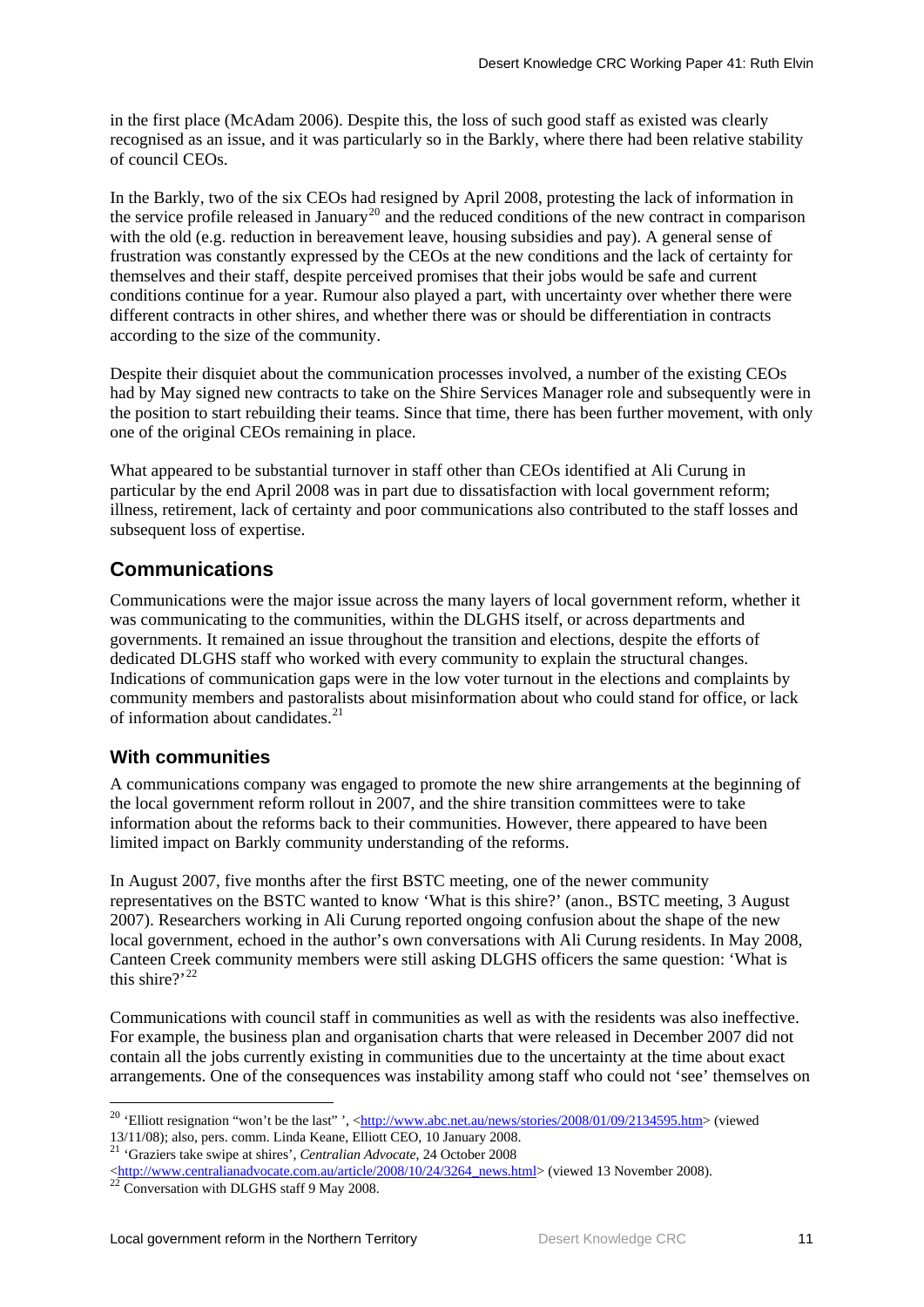the charts, and were not given sufficient explanation. Again, this led to threats of resignation, and in one case the very public resignation of a CEO who felt that they could not work with such uncertainty. $^{23}$  $^{23}$  $^{23}$ 

One of the reasons for the lack of understanding was simple overload in the communities, particularly during and because of the Northern Territory Emergency Response (NTER, also sometimes called 'the Intervention'). The NTER caused a great deal of confusion, and concerns about its impact overrode much else from June to December 2007. Communities were visited by a multitude of organisations and agencies, both Australian Government and local, and often on multiple occasions. One of the federal Department of Employment and Workplace Relations officers in the Barkly noted that they had visited communities three times more often than usual in that period to try to explain the changes. As another community member commented in a local government meeting at the time: 'The mob out there do not see any difference in the government people – they just want to know about their money' (anon., BSTC meeting, 3 August 2007).

Further, council staff became confused about who was supposed to be doing what, particularly in areas such as housing, where there were 'Intervention teams', as well as existing council workers plus proposed shire workers and more local housing reforms threatened.

The hope that the BSTC members might be conduits of information about the new shires appears to have been unsuccessful in the Barkly. The poor attendance rate of many committee members noted above would have had substantial impact on the information flow, as would the fact that the meetings were all conducted in English and required a substantial degree of English literacy skills to understand the bureaucratese of the changes The role of facility with English may be reflected in the fact that the first two communities to determine the shape of their Local Board have active BSTC members with strong English language skills (Elliott and Urapuntja), as well as active CEOs who attended many of the meetings.

DLGHS staff in interviews with the author also acknowledged that the incompleteness of the first business plan, and the inability to successfully communicate why it was incomplete, did cause unnecessary stress, but felt it necessary in order to get feedback to construct the next draft.

DLGHS undertook extensive visits to Barkly communities throughout May and June 2008 to talk about the creation of the Local Boards and explain the reforms again, as well as advertise the next, more complete, business plan. As the rate of confusion and change generated by the Intervention slowed, communities began to register that they would be 'losing' their councils on 1 July and became more specifically interested in the process. As already noted, despite attempts to rectify the communication gap, it still appeared to be a considerable obstacle.

#### **Within the Local Government department**

Formal and informal interviews with DLGHS staff, and participation in discussions with DLGHS about evaluating the reform process for the department, revealed a general acknowledgement of and frustration about the failure of communications to communities and within the DLGHS. Willingness to try to fix it was stymied by the sheer workload involved in the reforms and, in the Barkly, a lack of staff and isolation from the government networks.

Lack of communication occurred at macro- and micro-levels. For example, local staff spent much time compiling organisation charts that were being done generically in Darwin; senior officers were unaware of final amendments being made to the legislation until it was debated in the Legislative Assembly, despite consultation only days before; and in some cases meant that what had been explained to communities would have to be changed again. The Barkly in particular suffered a loss of staff over the period and was unable to recruit, thus lessening further the channels for information

<u>.</u>

<span id="page-19-0"></span><sup>&</sup>lt;sup>23</sup> 'Elliott resignation "won't be the last" ', < $\frac{http://www.abc.net.au/news/stories/2008/01/09/2134595.htm}{http://www.abc.net.au/news/stories/2008/01/09/2134595.htm}$  (viewed 13 November 2008).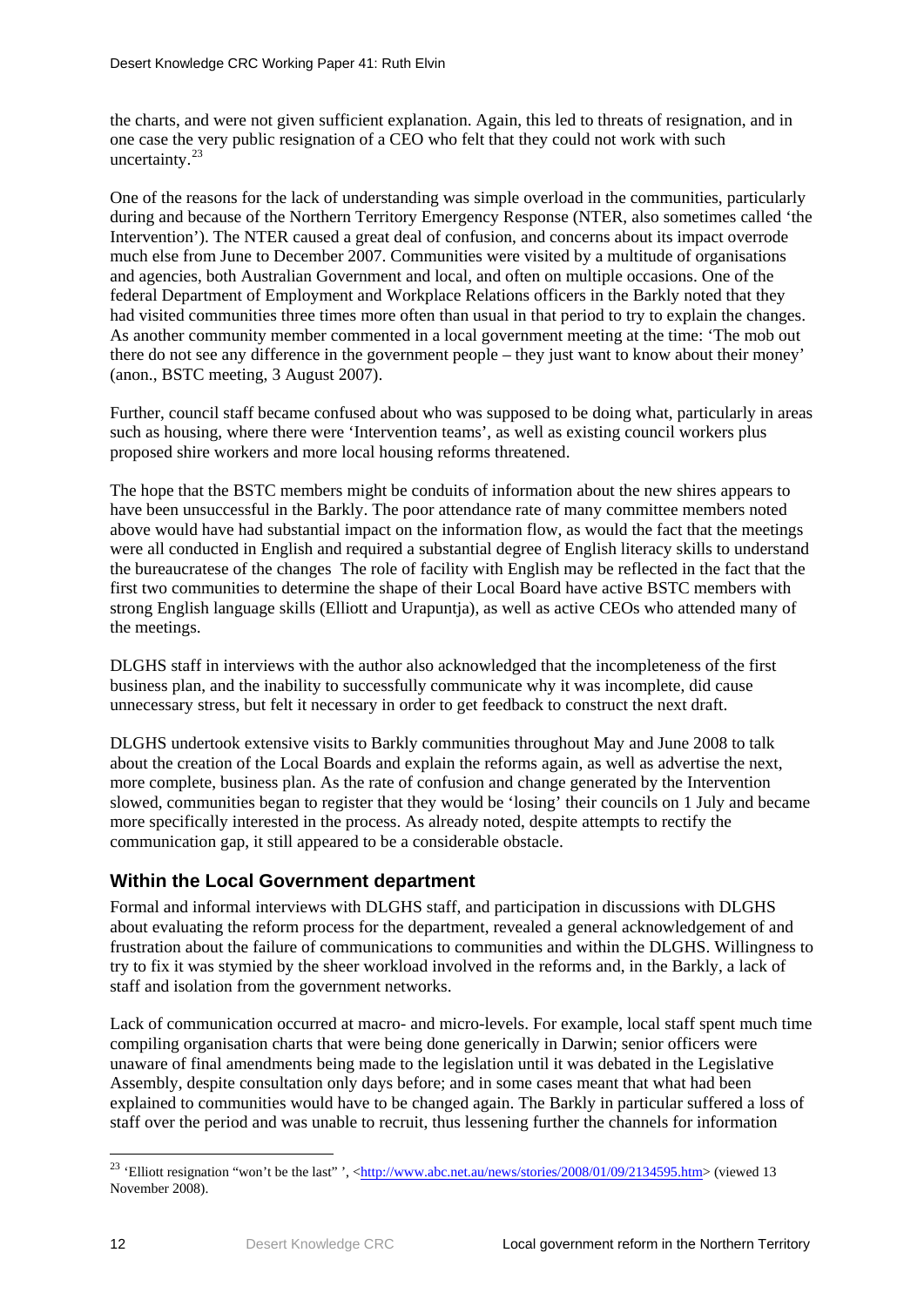flows, and there were varied reporting lines; that is, through the local office or directly to Darwin. In the latter case, regular teleconferences about progress fell off as pressure mounted, and staff were concerned about the lack of oversight from Darwin or the need to report back.

#### **Across departments/governments**

The presence of representatives from the Australian Government at the BSTC meetings, including the Indigenous Coordination Centre and the Government Business Managers, meant that there was some flow of information across the levels of government. However, the confusion caused by the Intervention (which was the impetus for creating the Government Business Manager roles) diminished the impact of concerns expressed about local government issues.

Ironically, the most notable *failure* of interdepartmental communication that will have an impact on the success of the reforms is in fact within DLGHS. That is, the housing section (Territory Housing) is overseeing the shift from community housing to public housing at the same time as local government reforms are being implemented. There has been a Territory Housing representative at most local government meetings, but the focus on local government reform and the Intervention has meant that the intersection of housing and local government reform has not until recently been given the attention it needs. Indeed, when a Territory Housing officer was asked at a meeting in Alice Springs what connection there was between the 1 July 2008 deadline for housing reform and local government reform, the response was that they 'weren't connected'. The impact of this perceived lack of connnection is the subject of further research in 2009.

Another consequence of the lack of communication about the connection between local government and housing reform is uncertainty in communities about who will be 'doing' housing: managing it, allocating it and fixing it. At least one housing manager started seeking other employment due to the uncertainty; informal reports from the communities by other researchers indicated that others reacted similarly.

#### **Service delivery**

At risk of understatement, the general issue of service delivery has been one of the major concerns of local government reform. The issues summary that was released along with the first drafts of the plans in December 2007 acknowledged that the current councils' delivery of a large range of services in response to community demand was a major strength, but the fact that many of those services would not be delivered by the shire council meant that there would have to be increased capacity building in the communities. Elsewhere it was acknowledged that:

*It is currently very difficult to determine with any degree of accuracy what exactly services cost in existing Community Councils. This makes future planning and efficiency programs difficult to develop and implement. The Shire will have much greater capacity for monitoring the costs associated with a particular service in any community, and allow for comparisons across all communities.[24](#page-20-0)*

The Barkly Shire service delivery plan is a substantial document<sup>[25](#page-20-1)</sup>, reflecting extraordinary effort in its compilation and the complexity of service delivery even in a community with such a small population. Following is a brief description of some of the issues canvassed over the transition period in the development of the plan with the BSTC.

In August 2007, community representatives and CEOs in the Barkly met to attempt to map out service priorities in their communities. The distributed chart of services supplied in communities and the identification of 'core' and 'non-core' (i.e. those that would or would not be supplied by the shire) led to much discussion of what should be 'core' or 'non-core'. The mapping exercise was incomplete due

 $24$  Barkly Shire Business Plan, Issues Summary p. 22.

<span id="page-20-1"></span><span id="page-20-0"></span><sup>&</sup>lt;sup>25</sup> See <http://www<u>.localgovernment.nt.gov.au/new/draft\_shire\_business\_plans/barkly</u>>; URL accessed 20 June 2009.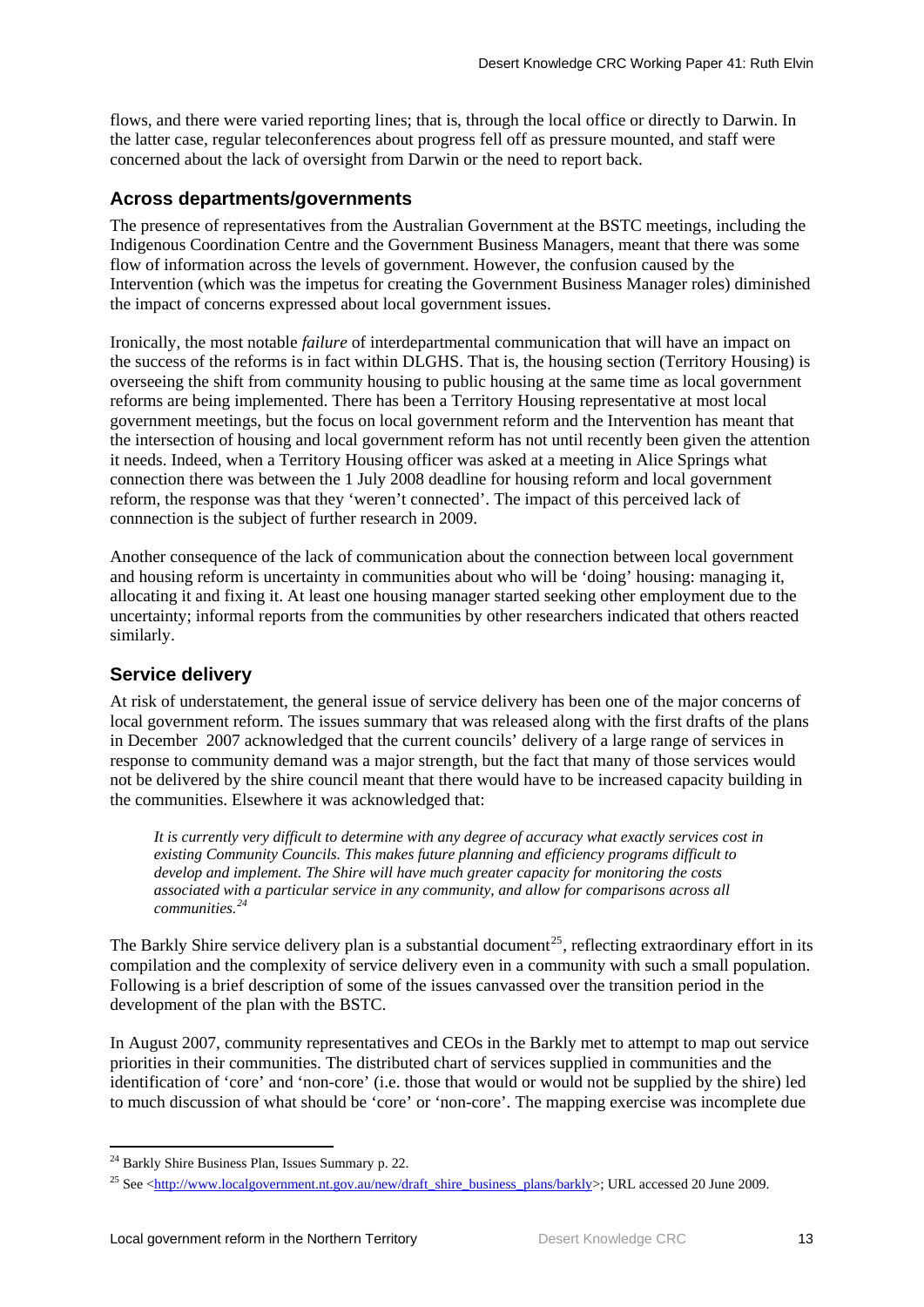<span id="page-21-0"></span>to the sheer size of the task, the differences between communities, lack of information and discussion of the impact of the Intervention.

Nonetheless, a clear picture emerged of the complexity of service delivery at the time and the way communities cobbled together different resources to supply them. Aged care was of particular concern as it was not flagged as a core service and was heavily underwritten by CDEP.

Similarly, services such as waste management and airstrips had been dealt with differently in each community, as shown below (Table 2). Although there was general agreement among representatives and CEOs that the uniformity made possible under the shire would be a positive thing, issues of the hidden costs and maintenance of service standards continued to be of concern.

| <b>Waste management</b>                                                                                                                                                                                                                                                                                                                                                                                                                                                                                                                                                   |                                                                                                                                                                                                                                                                                                                                                                                                                                                                                                                                                                                                                                                                                                                                                                                                                                                      |  |  |  |
|---------------------------------------------------------------------------------------------------------------------------------------------------------------------------------------------------------------------------------------------------------------------------------------------------------------------------------------------------------------------------------------------------------------------------------------------------------------------------------------------------------------------------------------------------------------------------|------------------------------------------------------------------------------------------------------------------------------------------------------------------------------------------------------------------------------------------------------------------------------------------------------------------------------------------------------------------------------------------------------------------------------------------------------------------------------------------------------------------------------------------------------------------------------------------------------------------------------------------------------------------------------------------------------------------------------------------------------------------------------------------------------------------------------------------------------|--|--|--|
| <b>Community 1</b>                                                                                                                                                                                                                                                                                                                                                                                                                                                                                                                                                        | <b>Community 2</b>                                                                                                                                                                                                                                                                                                                                                                                                                                                                                                                                                                                                                                                                                                                                                                                                                                   |  |  |  |
| Two people part-time CDEP domestic collection<br>one/week; business two/week<br>• Two tips.<br>• One truck, owned by council.<br>Nearby community/waterhole waterhole – unfunded.<br>Northern Territory Department of Primary Industries<br>contracted to clean nature strips.<br>Council assists with can removal (Sims).<br>Occasional large clean-ups.<br>Difference between 'rates' or 'service charge' to pick<br>up. Rates: \$1900/yr for business, \$360.00/year<br>domestic.<br>• Try not to count on CDEP.<br>\$12,000–\$13,000 to dig new dump every two years. | Two tractor trailers just grad via Australian government<br>٠<br>Department of Families, Community Services and Indigenous<br>Affairs.<br>Backhoe/front-end loader to maintain rubbish dump.<br>Trucks from outstations filled up/driven to dump, or wheelie bins<br>٠<br>taken by resident on ute.<br>Council pays for fuel for car.<br>٠<br>No regular services.<br>٠<br>No municipal services except Arlparra considered, a 'town'.<br>Setting up work-for-the-dole scheme.<br>Too many small dumps and hazardous waste.<br>٠<br>• To do 1 waste pick up, is over 300 kms<br>Wheelie bins no good as knocked over/kids play with them/melt<br>with burning in winter - need 44 gallon drums and truck with arm<br>to pick up.<br>Not enough infrastructure support to help clean up places like<br>Camel Camp.<br>Weather factor – road closures. |  |  |  |
|                                                                                                                                                                                                                                                                                                                                                                                                                                                                                                                                                                           | Fuel costs.                                                                                                                                                                                                                                                                                                                                                                                                                                                                                                                                                                                                                                                                                                                                                                                                                                          |  |  |  |

#### **Table 2: 'Waste management' as an example of differing applications by different councils**

However, despite the work done at the local level to map what was happening and what was needed in communities such as the above exercise, the business planning process became a standardised process in Darwin offices and across the shires looks much the same.

As it stands, the service delivery structure of the new shires is as follows<sup>[26](#page-21-1)</sup>:

<span id="page-21-1"></span><sup>1</sup> <sup>26</sup> See [<http://www.localgovernment.nt.gov.au/new/draft\\_shire\\_business\\_plans/barkly>](http://www.localgovernment.nt.gov.au/new/draft_shire_business_plans/barkly); URL accessed 20 June 2009.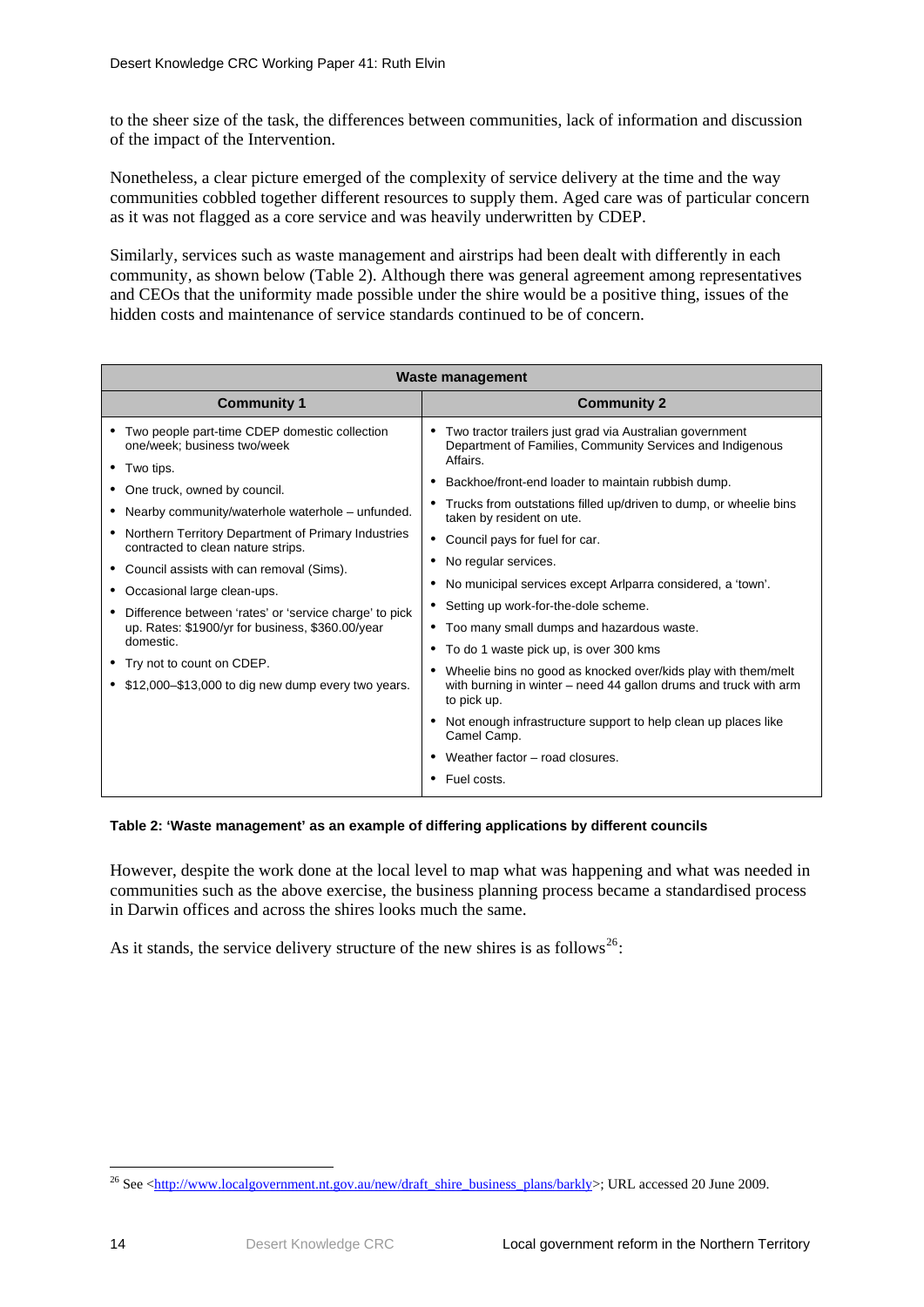#### <span id="page-22-0"></span>**Shire Services**

The development of service delivery plans has been based on the identification of individual services and the classification of those services as follows:

- Core Services
- Commercial Services
- Agency Services
- Other Council Services.

#### **Core Services**

Core Services are services that all shire councils are required to deliver to specified communities from 1 July 2008 under the amended Local Government Act. The following core services will be provided to communities in the shire:

- Administration of Local Boards, Advisory Boards and Management Committees
- Administration of Local Laws
- Advocacy and Representation on Local and Regional Issues
- Asset Management
- Cemetery Management
- Civic Cultural and Sporting Events
- Companion Animal Welfare and Control
- Community Management
- Council Planning and Reporting
- Customer Relationship Management
- Financial Management
- Fleet and Plant Management
- Governance
- Human Resource Management
- Information Technology and Communications
- Library and Cultural Heritage
- Lighting for Public Safety including Street Lighting
- Local Emergency Management
- Local Road Maintenance
- Local Road Upgrade and Construction
- Maintenance and Upgrade of Council Controlled Buildings, Facilities and Fixed Assets
- Maintenance and Upgrade of Council Controlled Parks, Reserves and Open Spaces
- Public and Corporate Relations
- Records Management
- Revenue Growth
- Risk Management
- Traffic Management on Local Roads
- Training and Employment in Council Operations
- Waste Management (including litter control)
- Weed Control and Fire Hazard Reduction

#### **Commercial Services**

Commercial Services are services that the shire is undertaking on a full commercial basis with the intention of using profits from commercial activities to improve services to the community. The following Commercial Services will be undertaken by the Barkly Shire:

- Housing Management
- Housing and Infrastructure Maintenance
- Non-Council Roads
- Post Office Agency
- Power, Water and Sewerage
- Visitor Accommodation and Tourist Information
- Agency Services
- Agency Services include services that the shire council has agreed to deliver on behalf of other government agencies on a fee-for-service basis. It is anticipated that these services would be fully funded by the relevant agency and that funding would include a contribution to administrative costs associated with delivering the service. The following Agency Services will be delivered by the shire:
- **Airstrips**
- Night Patrol
- Economic Development Support
- Employment and Training
- Family (Including Child Care)
- Outstation Municipal
- Sport and Recreation
- Youth
- Aged and Disabled Care
- Centrelink

The following **Agency Services** may be delivered by the shire subject to ongoing negotiations with relevant agencies and funding provision:

- Safe Houses
- Arts and Culture
- Community Media
- Family Finance Skills
- Natural and Cultural Resource Management
- Environmental Health

#### **Other Council Services**

These are services that each shire chooses to deliver from its own-source revenue. These are services that are not funded on an Agency or Commercial basis. The following additional services will be delivered by the shire:

• Swimming Pools.

**Table 3: Service delivery structure in new shires[27](#page-22-1)**

<span id="page-22-1"></span><sup>27</sup> Barkly Shire Business Plan, p. 15

<sup>&</sup>lt;[http://www.barkly.nt.gov.au/docs/Barkly\\_Shire\\_Business\\_Plan\\_May\\_2008\\_combined.pdf](http://www.barkly.nt.gov.au/docs/Barkly_Shire_Business_Plan_May_2008_combined.pdf)> (viewed 13 November 08).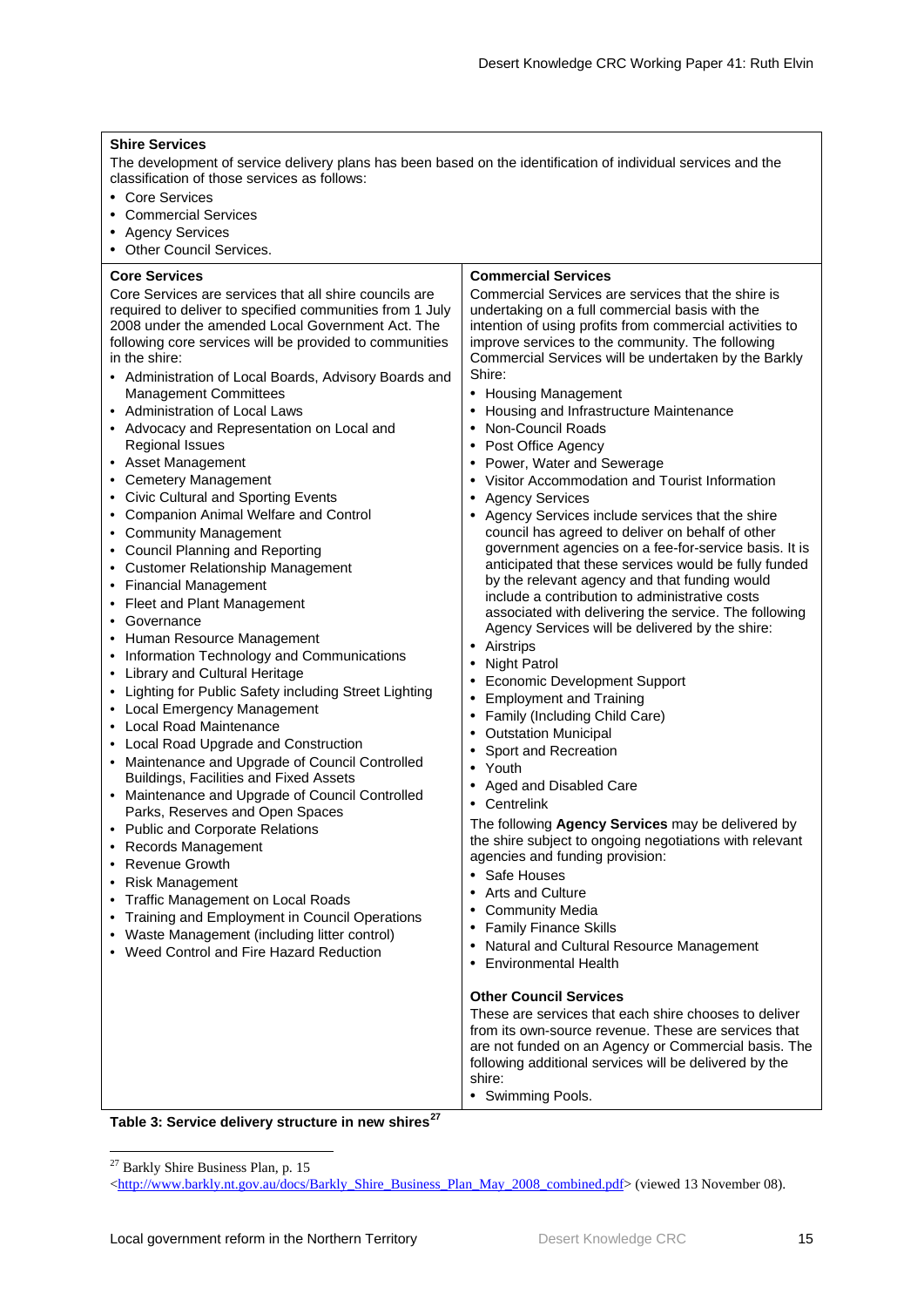The division of the services into 'core' and 'non-core' services, with the shire expected to make a profit out of commercial services such as housing management that will be used to fund other services, was one of the more contested aspects of the planning at the transition committee meetings. Given how blurred the lines were between the delivery of many of the services under the previous local government regime, the new division should make service delivery mechanisms more transparent, and the gaps that need filling much clearer

### **Land tenure issues and housing reform**

Future research on the impact of local government reform in the Territory will need to consider what impact land tenure issues will have on the efficiency of service delivery, and on housing in particular. Although not much discussed at the BSTC meetings, the NTLGAB flagged it as an issue $^{28}$  $^{28}$  $^{28}$ , particularly in the context of the Intervention, and it requested reports from the Central Land Council and DLGHS representatives on the various permutations of the impact of the NTER and local government reform on the *Aboriginal Land Rights (Northern Territory) Act 1976* (NT) (ALRA) (these are not publicly available).

Dillon and Westbury (2007) point out that with regard to management of land in townships on Aboriginal land, the traditional decision-making structures and the ALRA are increasingly under pressure from (p. 130):

*issues such as planning, permission to utilise specific lots for a term (leases), access rights, and commercial development. These challenges are exacerbated by the context of high population growth, youthful populations, low educational attainment and high mobility.* 

They note that local government reforms and new housing arrangements following the Community Housing and Infrastructure Programme (CHIP) Review will only further exacerbate the pressures, in addition to the internal politicking, the presence of non-traditional landowners, the need for third-party access to the land, and the absence of a coherent property rights regime for community housing (ibid., pp. 130–33). This last is of particular interest to communities and to the ongoing research program, given the shift of responsibility of housing to Territory Housing and the abolition of local councils which were the vehicles for the Indigenous Community Housing Organisations. How the new local government and housing model will work with traditional land ownership, the ALRA, leasing and the push to home ownership in a context of market failure or the absence of a market is the subject of the next stage of the research project in 2009.<sup>[29](#page-23-1)</sup>

<u>.</u>

<span id="page-23-0"></span><sup>&</sup>lt;sup>28</sup> See [<http://www.localgovernment.nt.gov.au/new/board/advisory\\_board\\_updates>](http://www.localgovernment.nt.gov.au/new/board/advisory_board_updates), 17 July 2007, 30 October 2008 (viewed  $6$  May 2008).

<span id="page-23-1"></span><sup>&</sup>lt;sup>29</sup> See, for example, 'Building body urges Aboriginal communities to sign land leases'

<sup>&</sup>lt;[http://www.abc.net.au/news/stories/2009/02/02/2479628.htm>](http://www.abc.net.au/news/stories/2009/02/02/2479628.htm), (viewed 3 February 2009).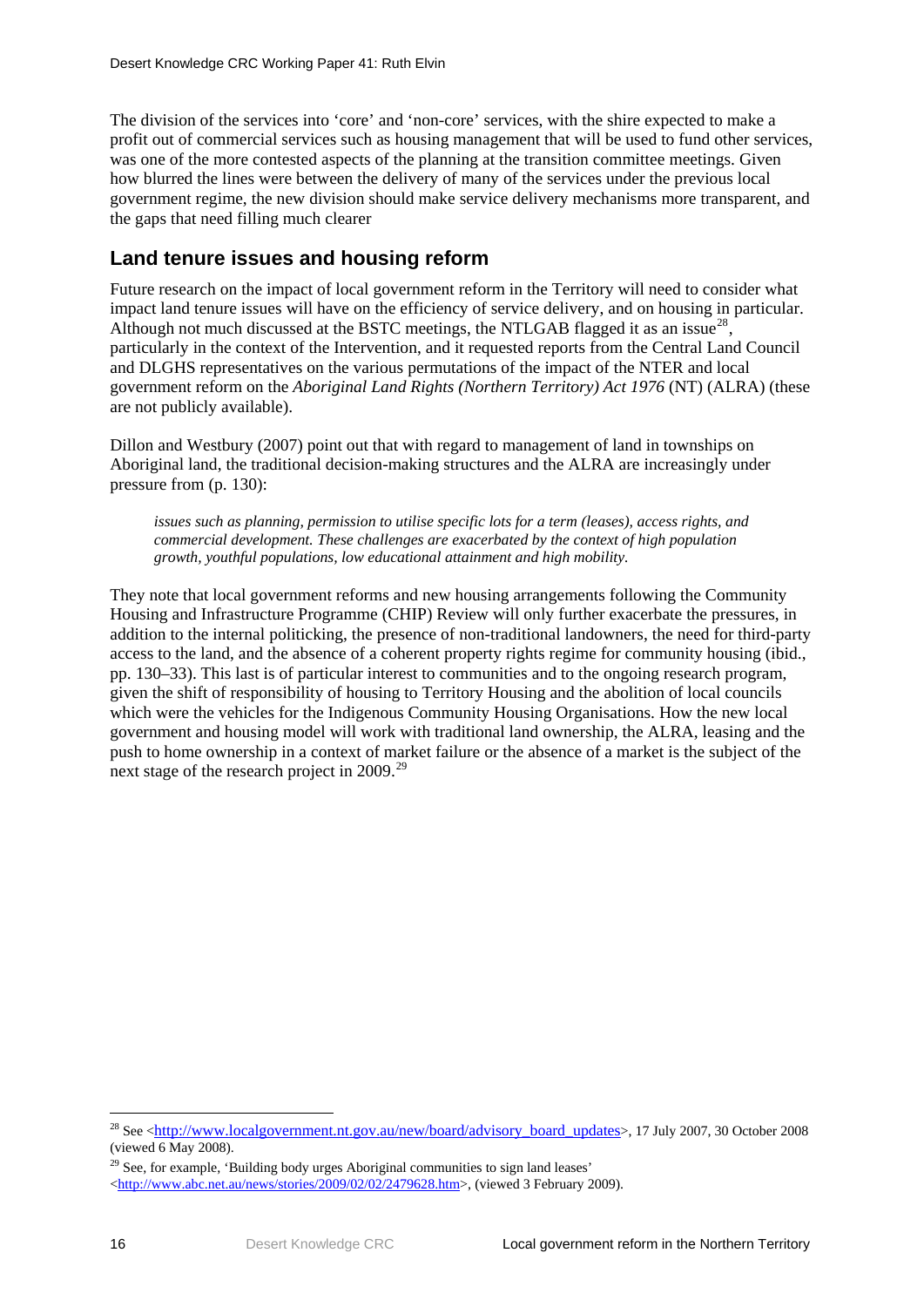### <span id="page-24-0"></span>**Conclusion**

The restructure of local government in the Northern Territory will have a long-term impact on how services are delivered to the Territory's desert settlements. It is clear from even the basic description of changes outlined in this paper that the shape and governance of service delivery is changing substantively.

The Barkly communities have been the subject of three major service providers: the Commonwealth Government, the Northern Territory Government and local government councils. Cross-pollination between them has always been and continues to be complex; housing in particular has been supplied through several schemes from the Australian and Territory governments, and is about to change again with the shift of remote housing to Territory Housing, which, inter alia, follows the abolition of the CHIP in 2007. The funding for services also varies according to the type of community involved, such as the treatment of Canteen Creek as an 'outstation' in contrast to Alpurrurulam Community Government Council.

From the perspective of the Northern Territory Government and its ministers, the delivery of services to desert communities has been chaotic and increasingly dysfunctional, what Smith calls a 'hyperactive policy environment' (Smith 2008, p. 85):

Expectations of local government across Australia continue to grow, and it will become increasingly difficult for small, poorly resourced councils to live up to these administrative, governance and service delivery expectations. In the six months before October 2006, 22 councils (38% of all community government and association councils) advertised or re-advertised for a CEO. Eight chief executive positions were re-advertised within the last 12 months: in other words, we are still seeing high numbers of newly recruited CEOs resigning within a year. In the last six months [May–October 2007], the department was required to make 17 major interventions into the affairs of councils due to financial, administrative and/or governance irregularities (McAdam 2006).

Implicit in the impetus to local government reform in the Territory was the perception of a service delivery system that was fragmented, inefficient and uncoordinated. The example of waste management given earlier in this paper demonstrated how differently communities have attempted to resolve the delivery of the same services using funding from different sources, whether or not they are 'core' or 'non-core'. Thus centralising and rationalising the resources needed to operate the various services appears an obvious solution, provided some of the issues flagged in this paper are recognised, most particularly communications and the loss of corporate knowledge.

That is, the lack of successful communications meant that less than two months before the reforms took place, many community residents did not know what a shire was or the implications of losing their council and gaining a Local Board. The lack of communication to council staff about how positions were being restructured and the shape of their future caused some fallout in staff and CEOs. Similarly, lack of good information flow in the department itself appears to have affected staff retention. The loss of staff in both communities and in the government agencies represented the loss of knowledge and competence that caused disruption to the process in the short term, and may affect the long-term success of the reforms, until at least new staff are trained and remain in place.

The number and fragmentation of services and the number of service providers was recorded in the first 270-page draft of the Barkly Service Plan. The next stage of this research project will be able to report on whether the centralisation of many of those services has in fact improved service delivery, or simply created an alternative complex system that in the reform of housing and the loss of representative authority at the local level will cause an equivalent sort of confusion in the years ahead.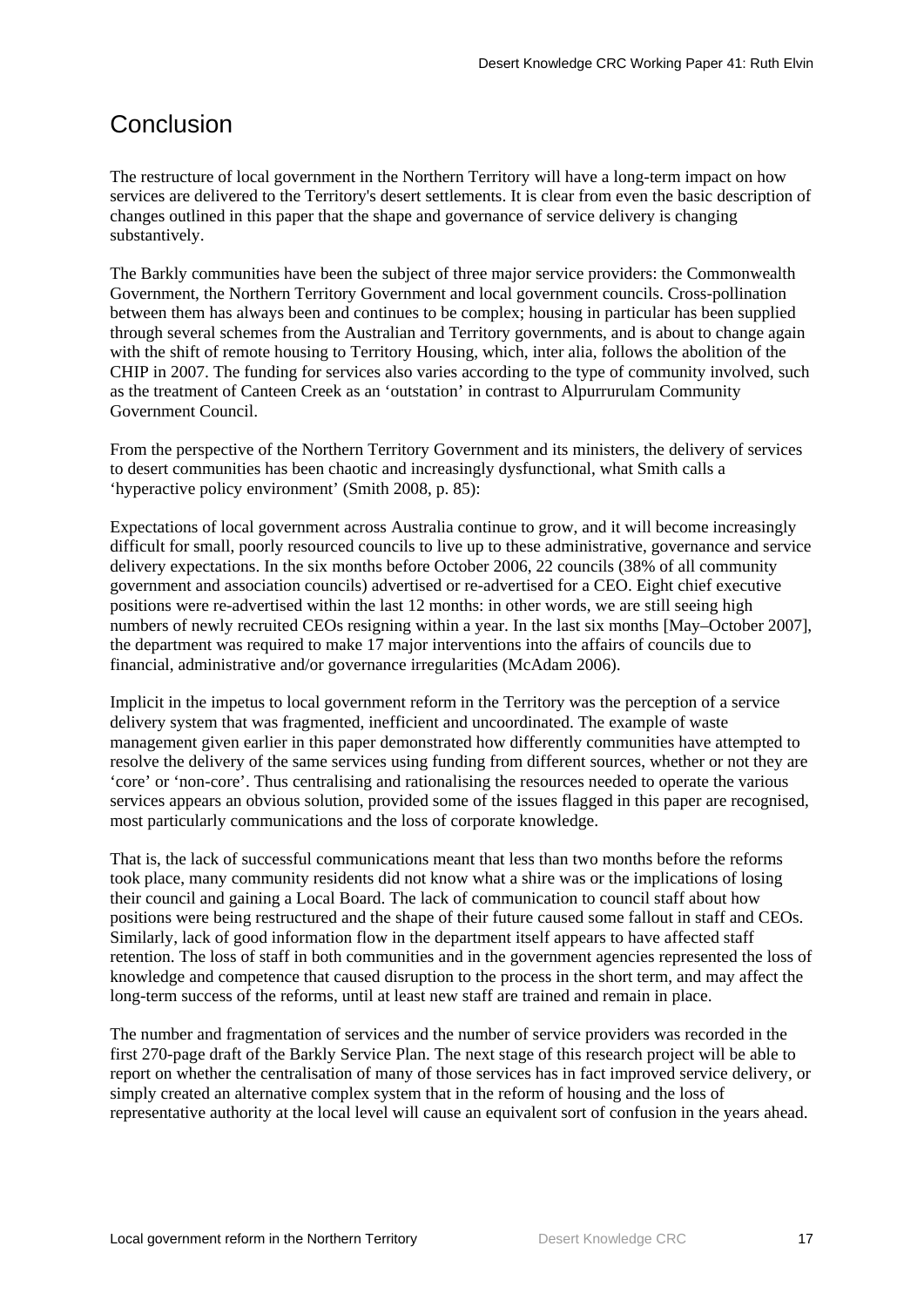## <span id="page-25-0"></span>Acknowledgements

The work reported in this publication was supported by funding from the Australian Government Cooperative Research Centres Programme through the Desert Knowledge CRC; the views expressed herein do not necessarily represent the views of Desert Knowledge CRC or its participants.

I would like to thank all the participants in the Barkly Shire Transition Committee and the local government staff who allowed me access to their meetings and were generous in their time with my questions and interviews.